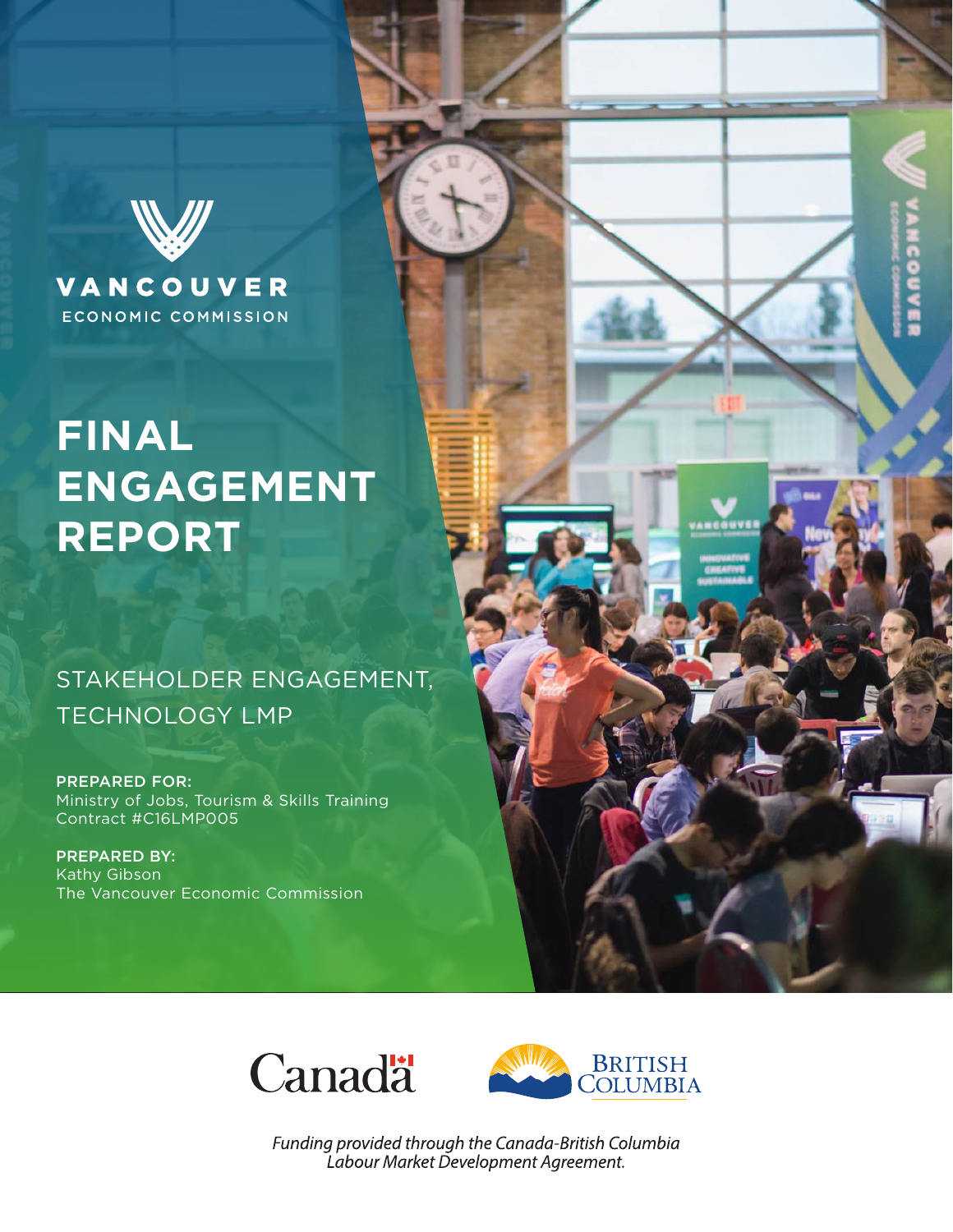# **TABLE OF CONTENTS**

| <b>1. Executive Summary</b>                                                                                                                                                                                                                                                                                                                                                                                                   |                                                       | $\overline{2}$ |
|-------------------------------------------------------------------------------------------------------------------------------------------------------------------------------------------------------------------------------------------------------------------------------------------------------------------------------------------------------------------------------------------------------------------------------|-------------------------------------------------------|----------------|
| 2. Background and Purpose of the Project                                                                                                                                                                                                                                                                                                                                                                                      |                                                       | 4              |
| <b>3. Human Capital Issues</b>                                                                                                                                                                                                                                                                                                                                                                                                |                                                       | 5              |
| 4. Stakeholder Engagement                                                                                                                                                                                                                                                                                                                                                                                                     |                                                       | 6              |
| The Stakeholders<br>How The Sector Was Engaged:<br>Technology Workforce Development Strategy Sub-Committees<br>Data Collection and Analysis Sub-Committee<br><b>Recruitment and Retention Sub-Committee</b><br><b>Immigration Sub-Committee</b><br>Diversity & Outreach Sub-Committee<br>Environmental Influences: Out of Scope Issues Identified<br><b>Notable Regional Findings</b><br>Government and the Technology Sector | 6<br>7<br>9<br>11<br>16<br>17<br>21<br>22<br>22<br>23 |                |
| <b>5. Governance Model and Structure</b>                                                                                                                                                                                                                                                                                                                                                                                      |                                                       | 9              |
| <b>6. Conclusion</b>                                                                                                                                                                                                                                                                                                                                                                                                          |                                                       | 31             |
| <b>7. APPENDIX</b>                                                                                                                                                                                                                                                                                                                                                                                                            |                                                       | 32             |



VANCOUVER ECONOMIC COMMISSION The Vancouver Economic Commission (VEC) works to position Vancouver as a globally recognised city for innovative, creative and sustainable business.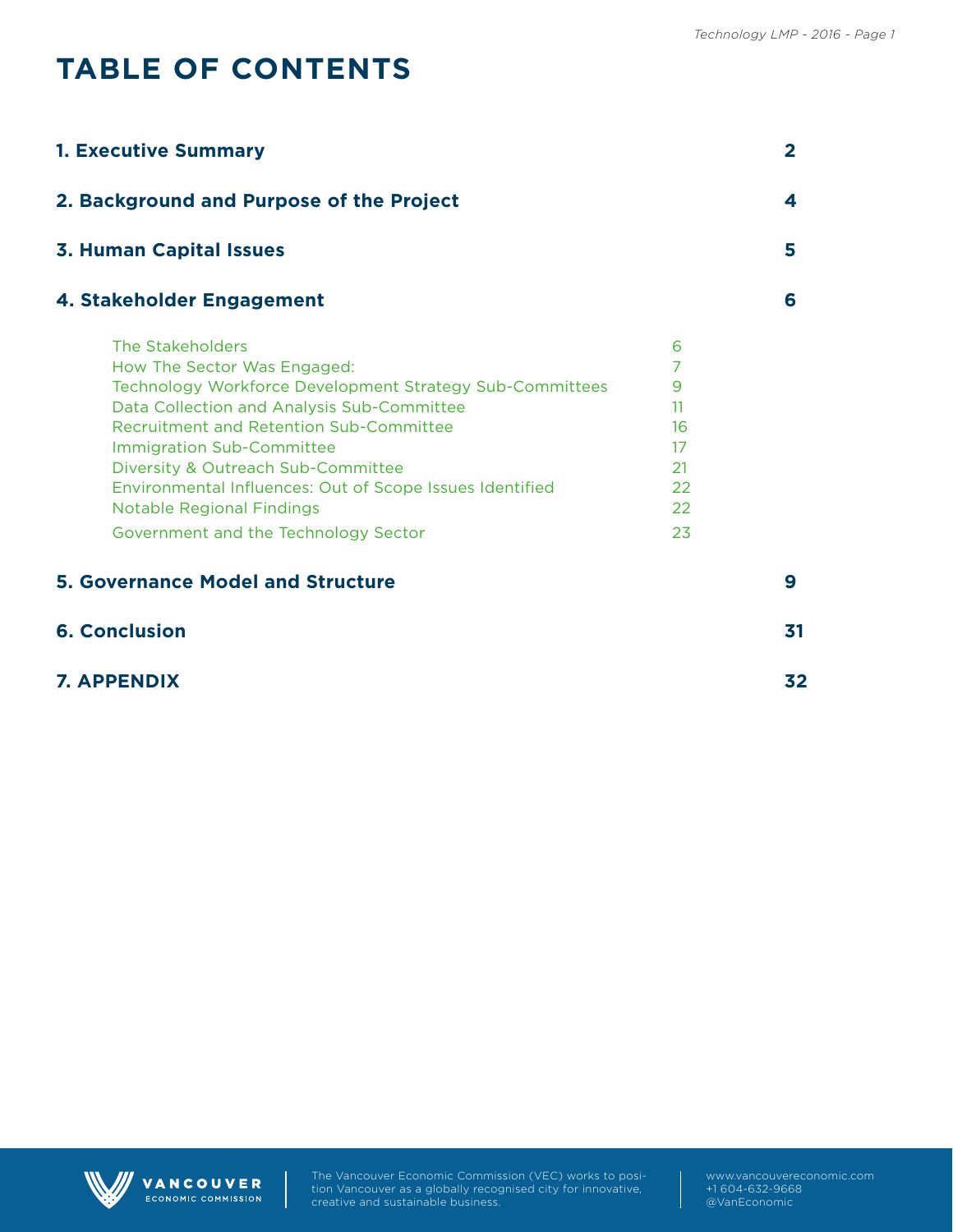# **1. EXECUTIVE SUMMARY**

This Labour Market Partnership (LMP) project was undertaken in order to support the labour and talent needs of the Technology industry in British Columbia, one of the province's strongest contributors to B.C.'s GDP (\$15.5 billion), growing twice as fast as B.C.'s entire economy. The industry provides jobs for more than 84,000 people, including over 9,000 established Technology companies along with some 18,750 emerging companies. The Technology industry sector pays 66% higher wages than the industrial average. In addition, the sector contributes over \$23 billion to the provincial economy, with the technological innovations pioneered by this sector being of critical importance in supporting the growth of all other 'non-tech' economic sectors.

#### Key Technology sub-sectors participating in this Stakeholder Engagement included:

Clean Technology Wireless & Information Communications Technology (ICT) Health & Life Sciences Digital Entertainment & Interactive (DE&I) Engineering & Other Services

Leaders from across the various sub-sectors, or distinct industry segments, of Technology have identified the critical importance of high quality talent as a key factor in their success to date. In order for B.C.-based employers to compete on an international stage, the ability to attract, retain and develop high performing talent has been repeatedly reported as a critical consideration. As the sector forges ahead towards developing its own Sector Workforce Development Recommendations and Strategy a number of key issues will be explored.

A number of preliminary issues have been identified in the course of this Phase One engagement. There is a strong desire by industry to reform education curriculum, attract more youth to opportunities within Technology and develop B.C's domestic workforce to maximum capacity. Data collection and analysis is anticipated to be a key driver in systemically addressing industry development. In order to improve policy and partner with government, a formal review of the sector's growth potential, long-term labour requirements, and an examination of how to better align education and employment will be required.

The K-12, and private and public post-secondary curriculum and volume of graduates is not meeting the appetite of the Technology sector. Real life practical work experience opportunities require commitment from both employers in the private sector as well as private and public education institutions. Improving B.C's domestic pool of talent will require activities, initiatives and programs that will entice diversity and encourage women, First Nations people and youth to select Technology careers.



VANCOUVER ECONOMIC COMMISSION tion Vancouver as a globally recognised city for innovative, creative and sustainable business.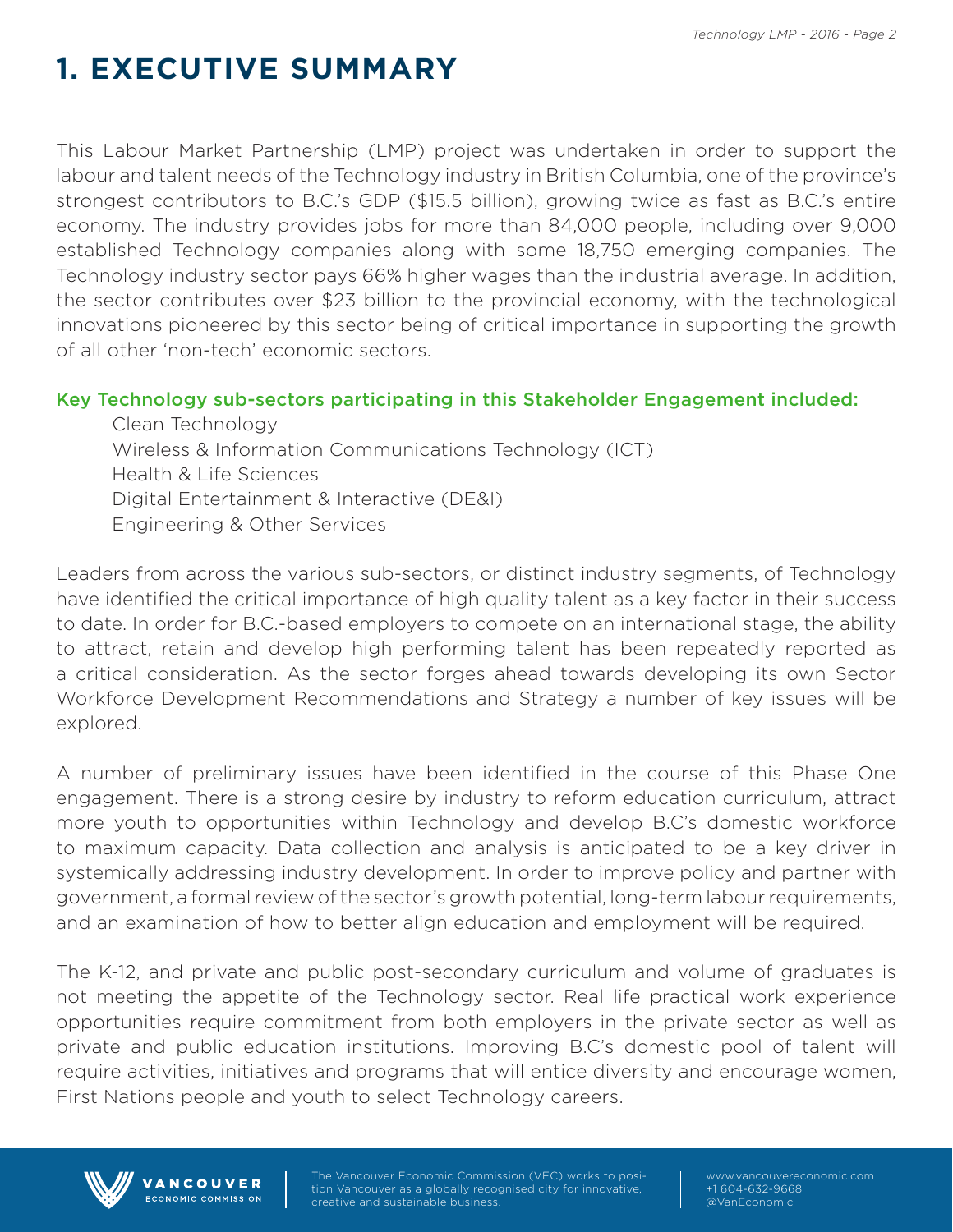Recruitment and retention of skilled workers to grow the sector is a key driver to success. Linked to attraction and retention, the ability to complement and develop B.C.'s own domestic talent pool utilizing international talent was identified as a critical pain point. International workers bring specialized, valuable expertise, capabilities and skills; temporary and permanent foreign workers provide an opportunity to grow, develop and train domestic workers, ultimately assisting Canadians in accelerating their own careers.

The demand for Scientific Technology Engineering Mathematics (STEM) talent is an international phenomenon not unique to B.C. According to the U.S. Department of Commerce publication, STEM: Good Jobs Now and for the Future, "STEM workers drive our nation's innovation and competitiveness by generating new ideas, new companies and new industries. However, U.S. businesses frequently voice concerns over the supply and availability of STEM workers. Over the past 10 years, growth in STEM jobs was three times as fast as growth in non-STEM jobs."<sup>1</sup>

Specific sub-sectors identified some unique challenges as a result of acute labour market shortages and fast paced growth. In particular, the Digital Entertainment & Interactive (DE&I) sub-sector of Technology has some unique considerations and risks, in part due to the rapid expansion and success of the sector. As a result of immigration policies, there continues to be ongoing issues in attracting a sufficient supply of workers and risks associated with losing talent. For example, employers reported the loss of workers who had been living and working in B.C. for years, due to the policy of Cumulative Duration, whereby a work permit can not be issued when the individual has worked in Canada for one or more periods totalling four years. This policy challenge is exacerbated by the worker's experience of extensive delays in obtaining renewals of work permits and eligibility challenges related to Permanent Residency through Express Entry in particular sub-sectors. In addition, one major multinational employer reported a growing trend where Vancouver-based employees are actively requesting transfers to the United States, largely attributed to higher salaries, foreign exchange and cost of living, in particular affordable housing.

Overhauls to immigration programs compound the problem, with all sub-sectors reporting difficulties with the Temporary Foreign Worker Program (TFWP) and its requirements for Labour Market Impact Assessments (LMIAs), and a lack of access to the Provincial Nominee Program (PNP), with its recent pause due to an overwhelming influx of applications.

There is compatibility between the Technology sector's vision and the province's vision for knowledge-based sectors, per the B.C. Strategic Plan 2015/2016-2018/2019. "Our government's vision for the Technology sector in this province is to be a recognized leader for developing and growing innovative Technology companies, and a destination for Technology investment." One key consideration is that of not only jobs as traditionally defined within medium-large sized organizations, but the role of small businesses and entrepreneurs, who also have the ability to be large drivers of the economy.

1 http://www.esa.doc.gov/sites/default/files/reports/documents/stemfinaljuly14.pdf & http://www.stemedcoalition.org



**VANCOUVER ECONOMIC COMMISSION**  tion Vancouver as a globally recognised city for innovative, creative and sustainable business.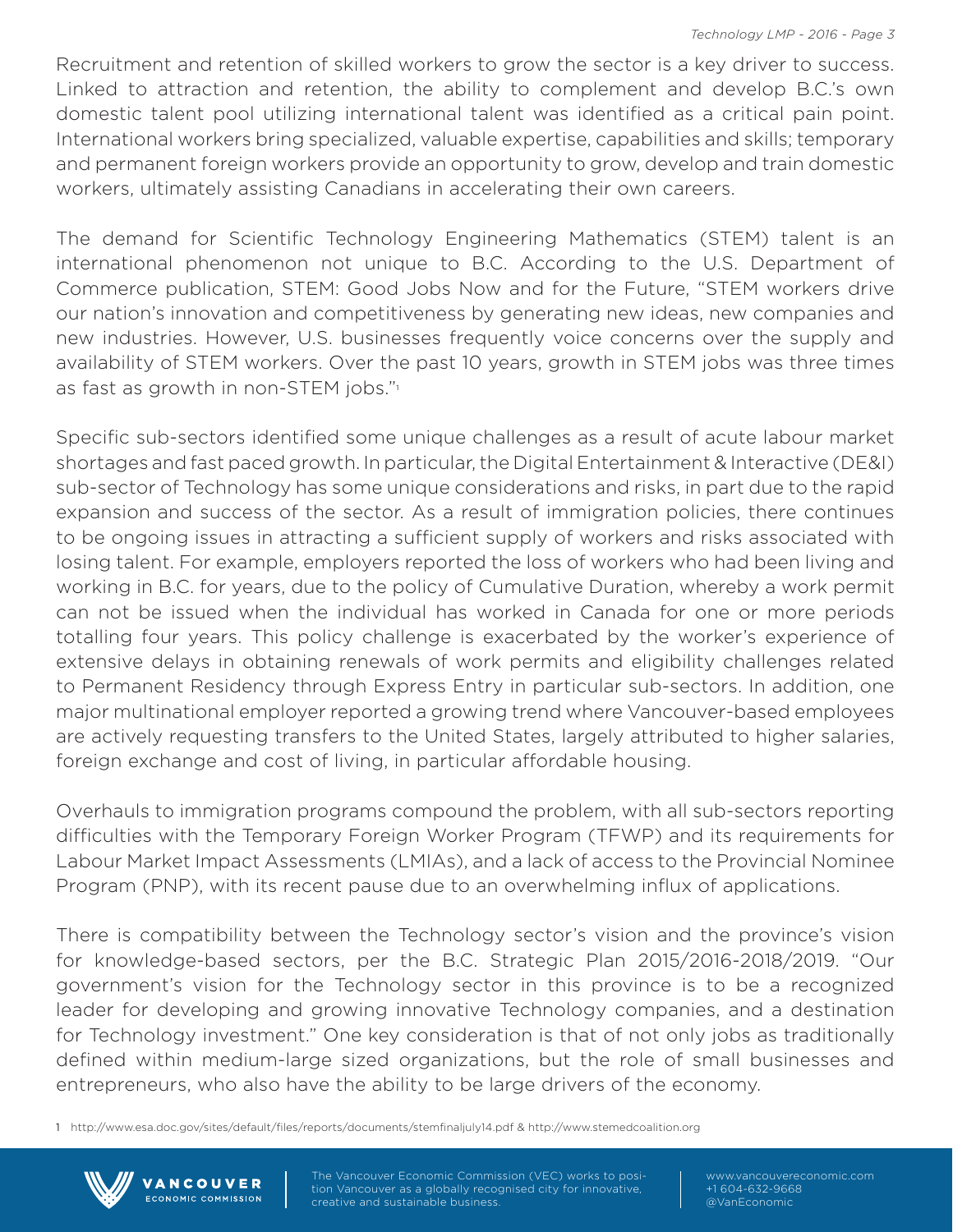The Sector Engagement Phase of this Technology Sector LMP resulted in a shaping of consensus and direction on governance and leadership moving forward. The Technology sector has elected to address the human capital issues identified, with five working subcommittees.

#### Five overarching specific groups of issues were identified:

- 1. Job Readiness
- 2. Recruitment and Retention
- 3. Immigration
- 4. Diversity and Outreach
- 5. Data Collection and Analysis / Labour Market Information (LMI)

The intent moving forward is for each sub-committee to come together and strategize on short, medium and long-term recommendations, in response to key themes and findings initially identified through Phase One. In addition to the four working sub-committees, a fifth sub-committee: Data Collection & Analysis / LMI, will be launched to support the working sub-committees to make data-driven recommendations. Subsequent phases of LMP, including LMI, Strategy and Implementation to improve access to talent have been formulated as next steps. The mandate of each sub-committee is available in more detail in Section Five: Technology Workforce Development Strategy Sub-Committees.

# **2. BACKGROUND AND PURPOSE OF THE PROJECT**

The Technology Sector LMP project supported stakeholder engagement where over one hundred fifty key stakeholders from across various sub-sectors of Technology and across various regions throughout the province were interviewed and asked to share information on their human capital issues.

Extensive efforts were made to engage various regions of the province and ensure a broad representation from across various sub-sectors of Technology. As a result of this undertaking, a collaborative partnership has emerged including the establishment of governance and working sub-committees committed to moving forward. The following Phase One report details the stakeholders, engagement activities, results, and subsequent next phases of LMP collaboration.



**VANCOUVER** ECONOMIC COMMISSION

tion Vancouver as a globally recognised city for innovative, creative and sustainable business.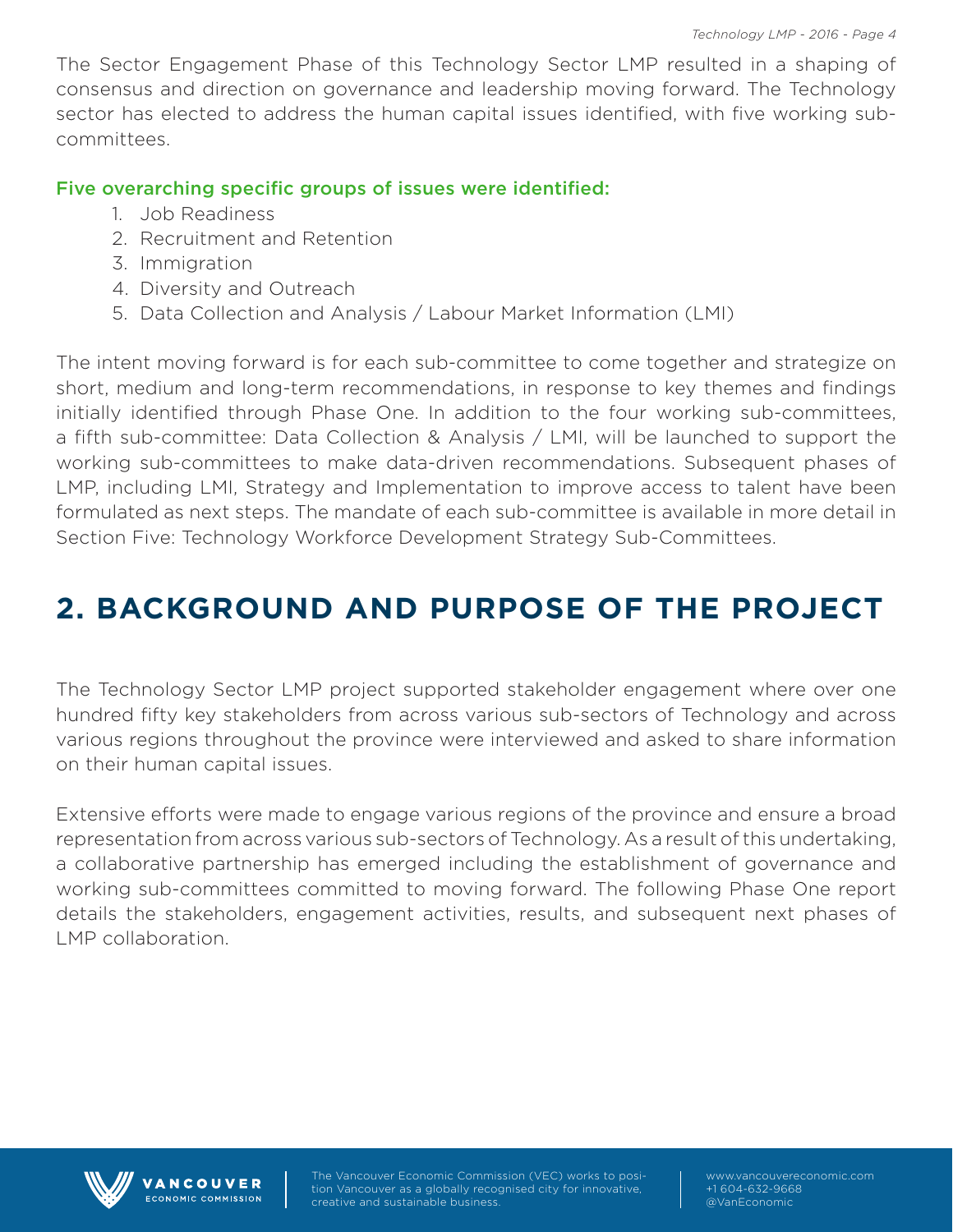# **3. HUMAN CAPITAL ISSUES**

For the last several years, the Vancouver Economic Commission (VEC) has supported local businesses and the growth of the economy, considering Talent a key economic pillar to success. Talent focussed events geared towards repatriation of Canadian workers in the UK, Silicon Valley and other locations took place, while support of local, national, and international Career Fairs drew attention of career opportunities with local employers.

In 2015, in response to the 2014 Temporary Foreign Worker Overhaul, the VEC partnered with the HR Tech Group to run a survey amongst its membership, including 31 of the premium Technology companies across sub-sectors including: Clean Technology, ICT & Wireless, DE&I and Health & Life Sciences. Through this survey, internal business intelligence reports, and in meetings with business owners and many public forums, talent has consistently been identified as a significant barrier for local employers to expand their businesses and for further economic development of the sector.

KPMG's 2014 Tech Report Card confirmed the perceived low talent availability, with B.C. lagging other provinces in granting engineering and sciences degrees at both undergraduate and graduate levels, as well as being well below the OECD average in granting technical doctoral degrees.<sup>2</sup> The report also found that there was "a dearth of seasoned senior management, while upcoming talent is currently lacking in specific fields, such as engineering, sciences and marketing." The key recommendation to expand talent availability remains a recurring theme for B.C's Technology industry for the past several years.

This data is consistent with the KMPG 2012 Tech Report Card, where it was noted at that time the "Shallow Talent Pools – The number of Technology-related graduate degrees granted in BC ranks near the bottom on a per capita basis in a comparison with other Canadian and international jurisdictions, ranking 33 out of 38 jurisdictions examined."<sup>3</sup>

One of the unique challenges in the region is that "talent needed to fill senior roles, is typically cultivated organically as firms grow in size to medium and large enterprises. With relatively few medium and large enterprises in B.C., the available pool of senior management is noticeably constrained. At the staff level, companies are increasingly challenged to fill roles locally."<sup>4</sup>



VANCOUVER **ECONOMIC COMMISSION**  tion Vancouver as a globally recognised city for innovative, creative and sustainable business.

<sup>2</sup> http://www.vancouvereconomic.com/wp-content/uploads/2015/06/KPMG-Tech-Report-Card-20141.pdf

<sup>3</sup> https://www.kpmg.com/Ca/en/IssuesAndInsights/ArticlesPublications/Documents/British-Columbia-Technology-Report-Card-2012.pdf

<sup>4</sup> http://www.ictc-ctic.ca/wp-content/uploads/2012/06/ICTC\_IEP\_SA\_BC\_EN\_03-12.pdf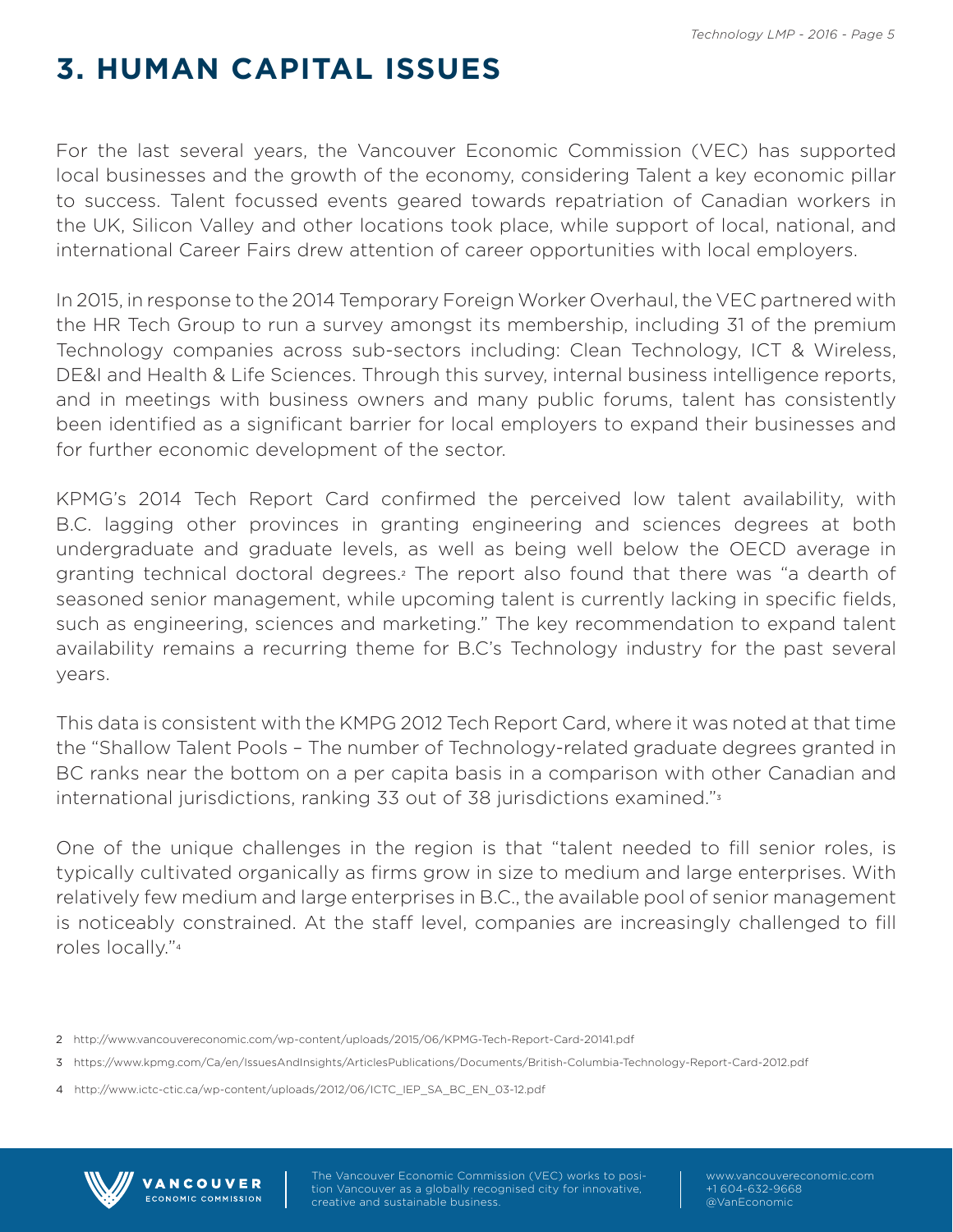According to KMPG and validated through this LMP stakeholder consultation, compounding the issue is that more recently, competition for available resources has increased due to a constrained talent pool and with this, compensation levels have risen. Recently, several large US-based multinationals have opened offices in B.C. and are offering significant premiums over the average compensation levels leading to ongoing challenges for smaller B.C. companies. The trickle down effect of this has caused some B.C. companies to expand or establish operations in other provinces where talent is more widely available and less expensive.<sup>5</sup>

There are unique factors and considerations for the Technology industry, including the transferability of skills and movement across sub-sectors, provinces and countries. In dealing with the above talent challenges, industry stakeholders are now facing the question, "How do we develop a cross-sector, industry-wide pool of talent that will meet present day needs and ensure the health and development of the sector into the future?".

# **4. STAKEHOLDER ENGAGEMENT**

The stakeholder engagement phase achieved extensive outreach through large-scale meetings, one-on-one interviews and roundtables held across the province. The goal of the stakeholder engagement was to bring various sub-sectors to the table to identify common challenges, opportunities and themes across various Technology segments. This phase proved successful in encouraging the collaboration and consensus of common interests and goals between the sub-sectors and various regions. Following the stakeholder engagement, many industry associations have shared the goals of the Workforce Development group/s within their respective constituencies.

## THE STAKEHOLDERS

**VANCOUVER** ECONOMIC COMMISSION

The initial Workforce Development Committee was composed of industry stakeholders inclusive of employers, industry associations, educators, and representatives from the VEC. Ex-officio representatives of the Ministry of Jobs, Tourism and Skills Training were also included. Committee Members include representatives from various associations and organizations, including the British Columbia Technology Association, the Premier's Technology Council, the HR Tech Group and many others; detailed in the Appendix #1: Tables 4.1 - 4.5. (Detailed in Master Stakeholder Excel Spreadsheet).

5 http://www.vancouvereconomic.com/wp-content/uploads/2015/06/KPMG-Tech-Report-Card-20141.pdf



tion Vancouver as a globally recognised city for innovative, creative and sustainable business.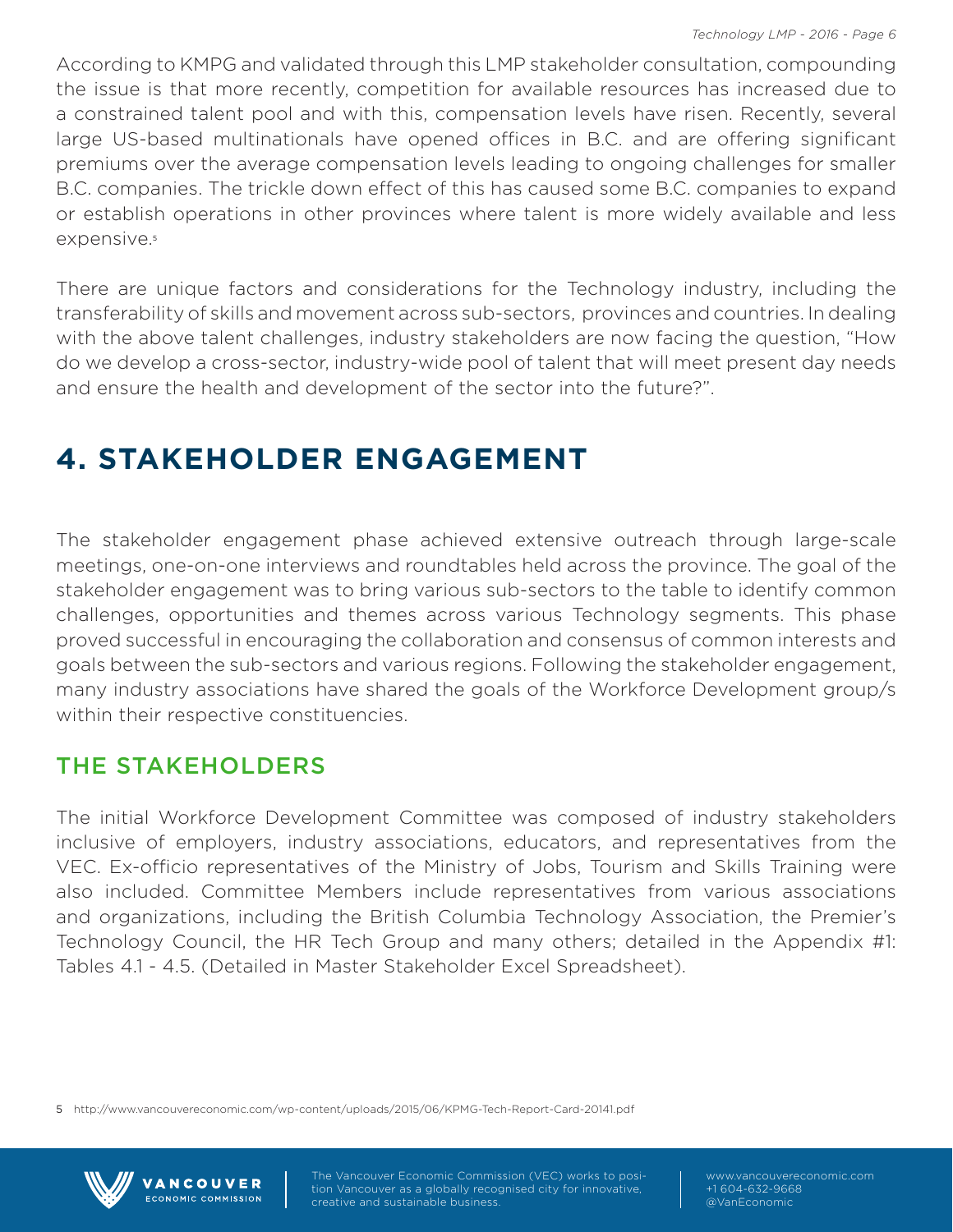# HOW THE SECTOR WAS ENGAGED:

The VEC made significant efforts to strive for cross-sector and cross-regional outreach, engaging over one hundred stakeholders within the Technology community across the province. Challenges in covering such a large geographic area were combatted by travel to key regions, outside of Vancouver. Significant efforts were undertaken to ensure broad engagement and representation. Where the base of Technology stakeholders was small in areas like Fernie, Rossland and the Kootneys, various conference calls and Skype meetings ensued. One-on-one meetings held by the Project Manager began by utilizing an openended launch question, "What is your organization's most significant human capital pain point (what are you hearing from your stakeholders)?'

#### Key Technology Sector Labour Market Partnership Program Roundtables

Nov 2nd, 2015: Inaugural Launch Meeting held at Dentons in Vancouver Nov 6th, 2015: Technology Stakeholder Roundtable held at Accelerate Okanagan in Kelowna Nov 30th, 2015: Second Large Scale Meeting held at Dentons in Vancouver Dec 9th, 2015: Technology Stakeholder Roundtable held at Viatec: Victoria Industry Association Technology in Victoria Dec 10th, 2015: Technology Stakeholder Roundtable held at Innovation Island Technology Association

in Nanaimo

#### Chart 4.1 Timeline of Technology Sector Staekholder Engagement Meetings



# Table 4.1 Target Vs. Devlivered Stakeholders

|                                                                    | <b>TARGET</b> | <b>DELIVERED</b> |
|--------------------------------------------------------------------|---------------|------------------|
| Regional & sector-based associations and key<br>stakeholder groups | 12            | 32               |
| Companies & post-secondary institutions                            | 20            | 96               |



**VANCOUVER ECONOMIC COMMISSION**  tion Vancouver as a globally recognised city for innovative, creative and sustainable business.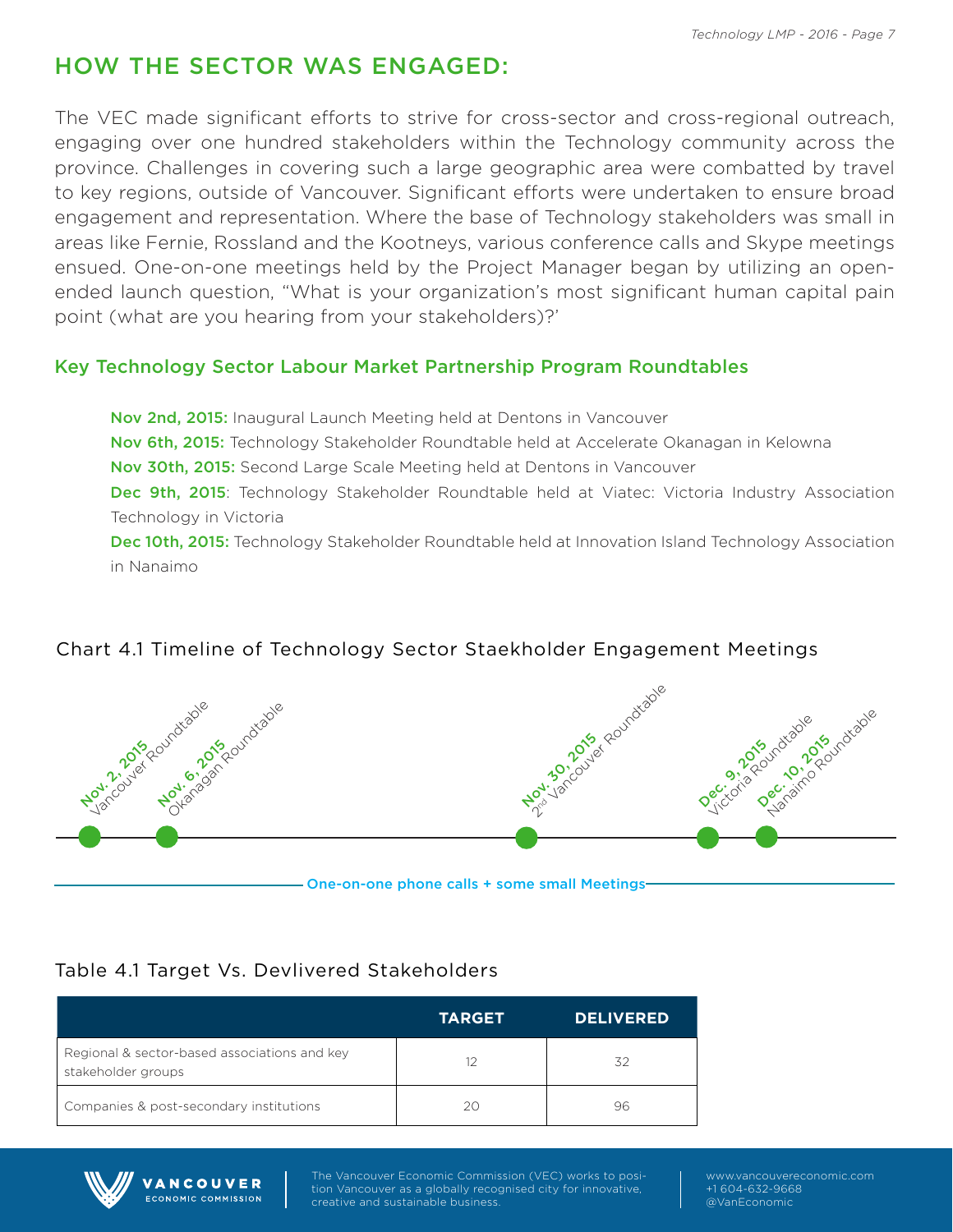#### GOAL #1: Understand Issues and Measure Interest

Understand labour market issues facing the sector. Establish interest in participating on an on-going sector advisory committee and/or workforce development sub-committees."

#### Deliverable 1: List of Issues - Met

- Extraordinary engagement, alignment and concern from Technology stakeholders to address their human capital pain points
- Remarkable similarities across regions and sub-sectors on the labour force issues identified
- Consistent story identified

#### Deliverable 2: Level of Commitment - Met

- Five workforce development sub-committees were identified
- Stakeholders committing their time and expertise to develop short, medium and longterm recommendations towards improving the Technology workforce situation
- Interest and commitment in engaging on subsequent LMP Phases such as LMI, Strategy & Implementation confirmed

#### GOAL #2: Identify Committed Representatives

Engage sub-sector representatives from Clean Technology, ICT & Wireless, Health & Life Sciences, Digital Entertainment & Interactive and Engineering and other services, to obtain their perspective and establish interest in participating."

#### Deliverable 1: Committee Meeting - Met

- Conduct an inaugural advisory committee meeting with interested stakeholders
- Goal of clarifying Technology sector labour market issues and priorities to be addressed in subsequent phases of the Sector LMP Program
- On Nov 2, 2015 an inaugural advisory committee meeting was launched with 22 Technology participants from across sub-sectors and was held at Dentons in Vancouver
- Several overarching themes were established and later validated with various other regions Stakeholders from across the Province

#### Deliverable 2: Committee Structure - Met

**ANCOUVER** ECONOMIC COMMISSION

- On November 30, 32 participants from across the Province participated in a second advisory committee meeting with a goal of validating the findings to date
- Endorse the strategic direction and governance structure by key industry stakeholders moving forward

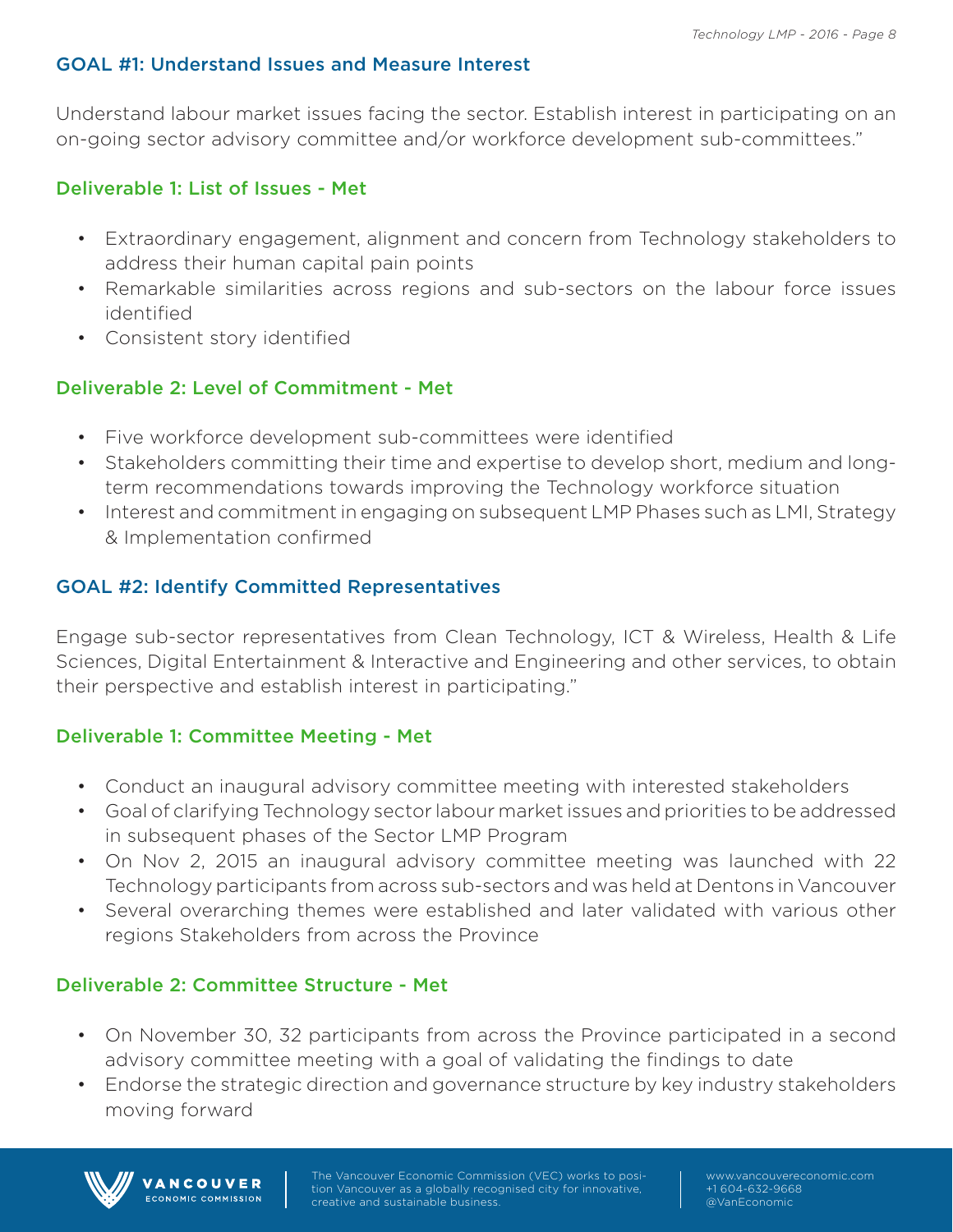## TECHNOLOGY WORKFORCE DEVELOPMENT STRATEGY SUB-COMMITTEES

Throughout Phase One of this LMP, a broad spectrum of HR issues were identified and aggregated in an effort to deal with them as efficiently and effectively as possible. Key labour issues were grouped into overarching themes. These themes included "Job Readiness," "Recruitment and Retention," "Immigration," and "Diversity and Outreach." The Technology Sector felt that the formation of sub-committees devoted to these themes would be the best way to prioritize and deal with key issues. In order to properly address each theme, several workforce development sub-committees have been formed to oversee next steps. A fifth sub-committee, "Data Collection and Analysis/LMI" will be established to collaborate with the other four committees on what data needs to be collected and communicated back to the committees. The "Data Collection and Analysis/LMI" sub-committee will establish key milestones to deliver intelligence to the four other sub-committees. Simultaneously, the Strategy Working Sub-Committees of "Job Readiness," "Recruitment and Retention," "Immigration," and "Diversity and Outreach," will work towards recommendations and strategies for Workforce Development of the Technology Sector. These sub-committees will be formally referred to as "Technology WFD (Workforce Development) Strategy Working Sub-Committees."

#### To date, the five Working Sub-Committees are:

- 1. Data Collection and Analysis/LMI
- 2. Job Readiness

**ECONOMIC COMMISSION** 

- 3. Recruitment and Retention
- 4. Immigration
- 5. Diversity and Outreach

#### Table 4.1 Technology Sector Labour Supply Steering Committee

creative and sustainable business.



@VanEconomic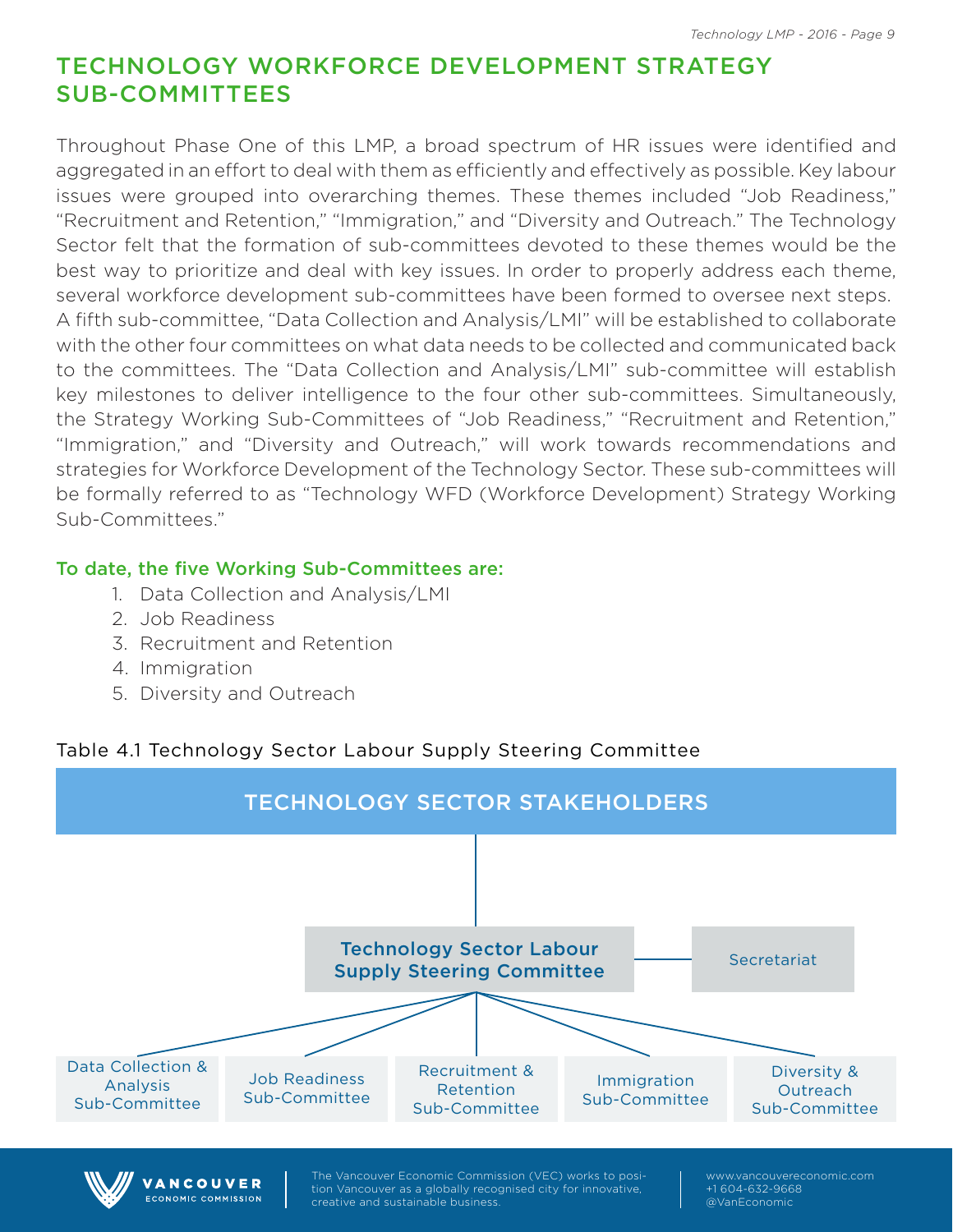It is anticipated, through the subsequent LMP stages, particularly Strategy and Implementation, that positive outcomes related to the attraction, recruitment, retention and development of talent will be established. Examples of outcomes are not limited to and could include: the emergence of a diverse workforce as a result of increased graduation rates from post-secondary institutions, improved access to foreign talent when needed and more women and First Nations people selecting Technology occupations.

A further analysis of the needs, goals, and potential opportunities and obstacles for each sub-committee are defined in the following sections.

GOALS & DELIVERABLES

#### Chart 4.1: LMP Goals and Deliverables

#### GOAL 1: Understand Issues & Measure Interest

Meetings held to understand labour market issues the sector is faced with. Establish interest in participating on an on-going sector advisory committee and/or workforce development sub-committees.

#### DELIVERABLE 1: List of Issues

Extraordinary engagement, alignment and concern from Technology stakeholders to address their human capital pain points. Remarkable similarities across regions and sub-sectors on the labour force issues identified; consistent story identified.

#### DELIVERABLE 2: Level of Committment

Five workforce development sub-committees were identified and stakeholders are committing their time and expertise to develop short, medium and longterm recommendations towards improving the Technology workforce situation. Interest and commitment in engaging on subsequent LMP Phases such as LMI, Strategy & Implementation confirmed.

#### GOAL 2: Identify Committed Representatives

Sub-sector representatives from Clean Technology, ICT & Wireless, Health & Life Sciences, Digital Entertainment & Interactive and Engineering and other services, to obtain their perspective and establish interest in participating.

#### DELIVERABLE 1: Committee Meeting

Conduct an inaugural advisory committee meeting with interested stakeholders with the goal of clarifying Technology sector labour market issues and priorities that will addressed in subsequent phases of the Sector LMP Program.

#### DELIVERABLE 2: Committee Structure

Validate the findings to date, sough endorsement of the strategic direction by key industry stakeholders from across the province and confirm the desired governance structure going forward.



**VANCOUVER ECONOMIC COMMISSION**  tion Vancouver as a globally recognised city for innovative, creative and sustainable business.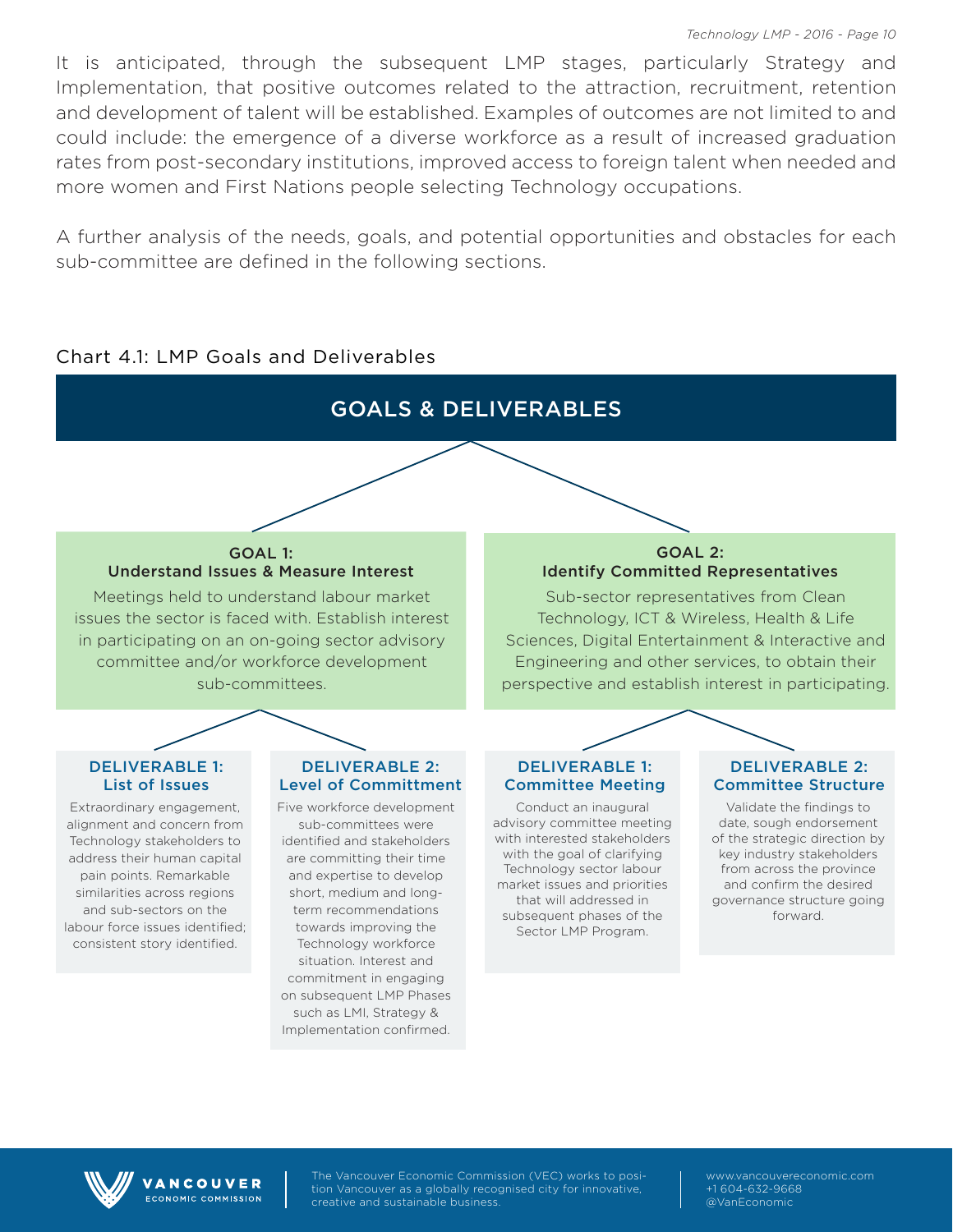## DATA COLLECTION AND ANALYSIS/LMI SUB-COMMITTEE

The Data Collection and Analysis/LMI sub-committee fulfills the need to quantify the sector's perceptions on the labour market. "Workforce Planning is a complex process and is inconsistently defined by different stakeholders and groups. In general, "Workforce Planning is the business process of projecting labour supply based on where you are today, capturing labour demand for where you want to go, comparing the two, analyzing the costs, and aligning on the action to take to narrow the gap."6 To date there have been longstanding difficulties with the statistics collected on the Technology Sector in part due to the pervasiveness of Technology jobs throughout all sectors. There are multiple issues with defining the various sub-sectors; who to include, and the labour issues related to the sheer number of organizations that require Technology workers. The talent pool is impacted by growth of all sectors, which should be a consideration in the measurement process.

The hope is that a dedicated Data Collection and Analysis sub-committee will assist and inform workforce insights and enable data-driven decision-making. It is also important to note the sense of urgency the sector feels to address the concerns as quickly as possible. A number of key stakeholders expressed that a literature review of existing data and regional, national and international best practices might inform the recommendations of the sub-committees. The goal of the Technology sector is to not delay the strategy and implementation that needs to take place to improve the labour issues identified. Stakeholders acknowledged the value of primary data, however there was an overarching feeling that the Technology stakeholders across the province are suffering from several systemic talent issues and there is a need to course-correct as quickly as possible. It was noted by several employers that it would take years to see the impact of policy changes on curriculum development in K-12, for example. Access to workforce planning data will also prove valuable for measuring the results of future initiatives during the Implementation Phase of LMP.

## GOALS FOR DATA COLLECTION AND ANALYSIS:

The Data Collection and Analysis/LMI sub-committee's core goal is to conduct a comprehensive analysis of the B.C. industry's current and projected workforce demands including identifying specific current and anticipated skill gaps. Where possible, this committee will identify root causes of workforce supply shortages and strive to quantify the opportunity costs associated with failing to meet the workforce needs of the sector.

The Data Collection and Analysis/LMI sub-committee will also play a key role in supporting the other sub-committees by providing access to valuable quantitative data to better inform decisions and recommendations.

6 http://www.visier.com/workforce-intelligence-101/workforce-planning-101-infographic/



VANCOUVER **ECONOMIC COMMISSION**  tion Vancouver as a globally recognised city for innovative, creative and sustainable business.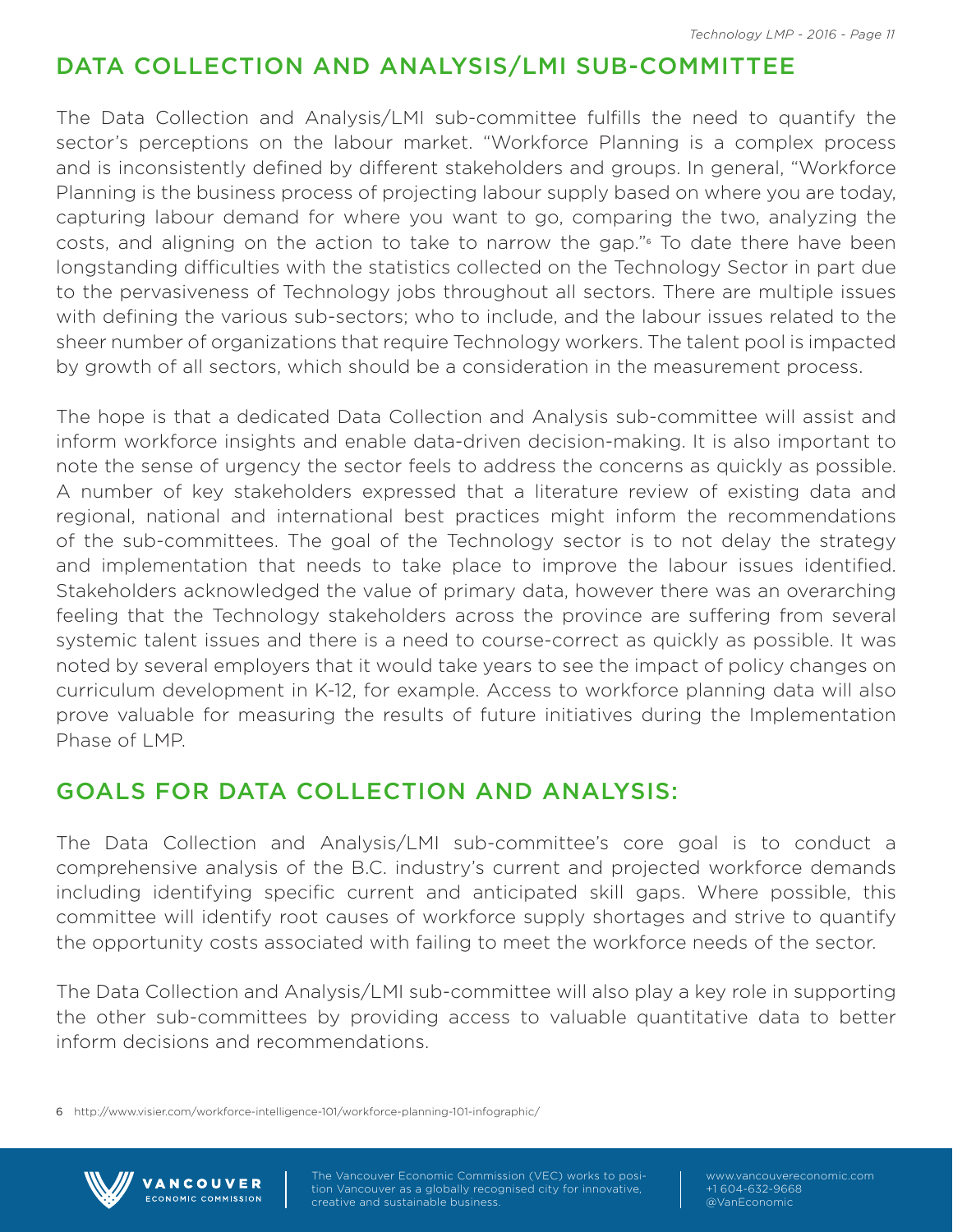## OPPORTUNITIES AND CHALLENGES FOR DATA COLLECTION AND ANALYSIS

Strategic workforce planning will be particularly complicated for Technology. Forecasting jobs that do not exist today is problematic. Employers reported that forecasting their labour demands are in part dependent on having the talent (particularly key, specialized and/or senior talent) available to accelerate growth. Key personnel create jobs, teams and projects within Technology companies. This is further complicated by the ongoing and continuous evolution of technologies, at a pace never seen before in history. When we consider longterm business objectives, there is not necessarily a ceiling for some employers, should the talent be available. In fact, some employers have stated that talent acquisition is their single biggest barrier in the creation of additional jobs and meeting their long-term business objectives.

Naming conventions for occupations within Technology is an issue that will need to be overcome. In sectors such as retail or food services, the naming conventions are straightforward. Everyone understands what a Cashier or a Short Order Cook is. The naming conventions within the various sub-sectors of Technology are problematic and will require significant mapping, to the existing National Occupation Classification (NOC) system. Some stakeholders, experienced on the use of NOCs, stated that it is impossible for the NOC system to keep pace with Technology and NOCs cannot be relied upon to derive meaningful data on which to build policy. For example, an employee might be called a Software Engineer, Programmer, Software Developer, Developer, or many other names depending on the employer, the size of the organization or the sub-sector. This is further compounded by the fact that smaller Technology employers often require employees to wear many hats and do many different jobs simultaneously.

According to Visier, "HR leaders say that workforce planning is one of their highest priorities, yet one of their weakest abilities: 62% are still using manually produced spreadsheets despite facing dynamic, complicated planning problems" (Zincarini, 2015). Some subsectors are largely project based making it difficult to gather and compare data as there is continuous ramp-up and ramp-down flow based on project needs. Additional difficulties that may emerge when collecting data include the fact that workforces have become more complex with global competition for talent worldwide; contingent workers may account for a significant percentage of the workforce and; demographics and estimates on immigration, migration and retirement will also be influencers.

In measuring supply and demand, additional consideration may include consultation with the provincial private and public post secondary institutions to determine data on the number of students graduating and the types of skills being developed. This also should include data related to the retention of students in the B.C. marketplace, inclusive of loss of new graduates and international students not eligible for work permits.



VANCOUVER ECONOMIC COMMISSION tion Vancouver as a globally recognised city for innovative, creative and sustainable business.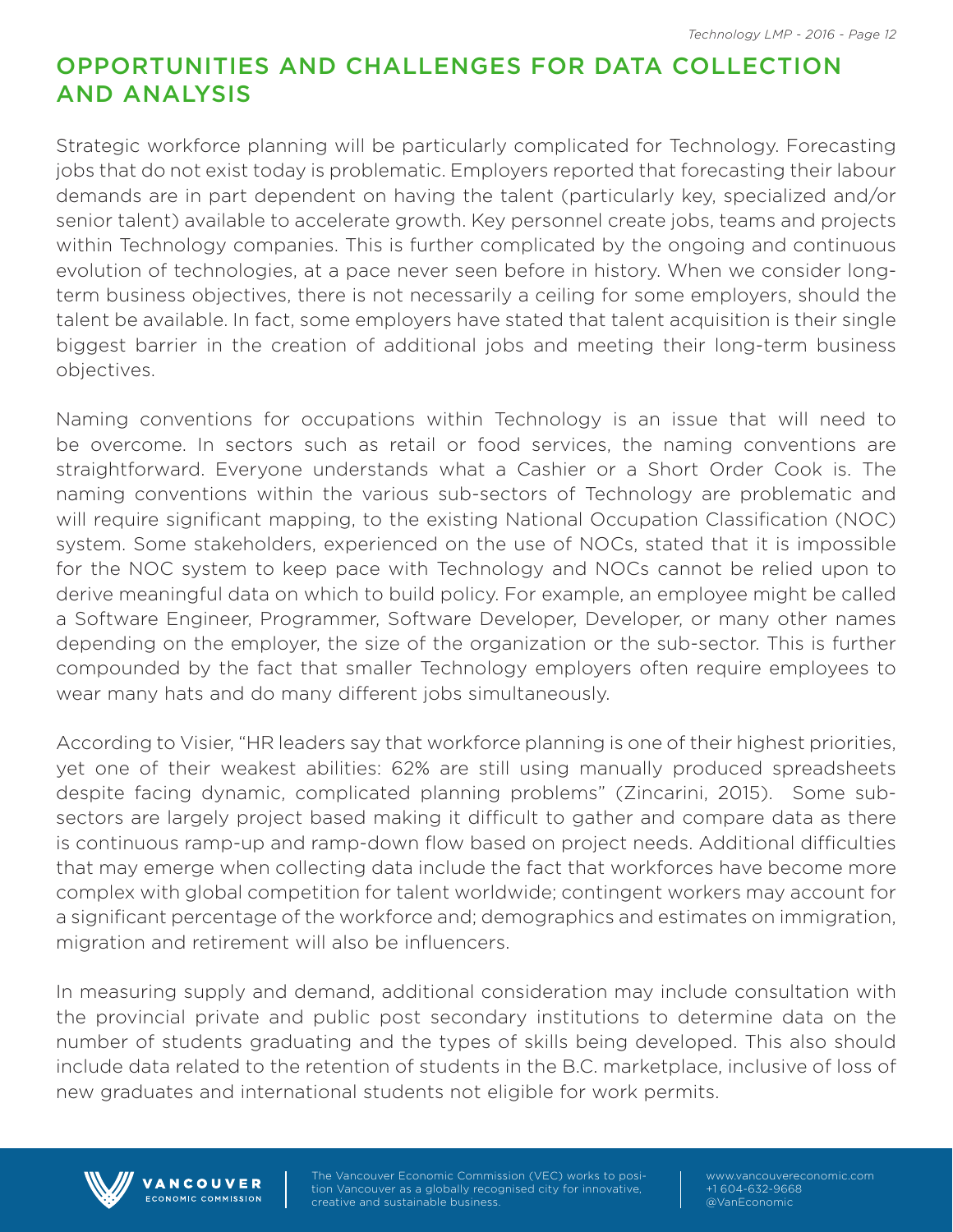Linking back to the Job Readiness Sub-Committee, the Data Collection and Analysis/LMI sub-committee should look to confirm perceptions and identify root causes, as to why Eastern Canada and the US are producing higher skilled graduates with more hands-on practical training experience. According to BCTIA's 2014 "Growing the Tech Sector – A Four Point Plan," "in B.C., cooperative education is an underutilized tool as many small companies find the cost to recruit, train and support co-op placements to be prohibitive. Although B.C. already offers co-op programs across 23 post-secondary institutions with over 10,000 co-op placements annually, the University of Waterloo alone reports over 16,000 co-op placements annually. Many provinces across Canada have supported the growth of co-op placements through tax credit programs to encourage small businesses to participate."<sup>7</sup>

At a recent roundtable with Canada's Minister of Finance, a senior local Technology stakeholder shared his astonishment that UBC had only two tenured professors for Software Engineering (SE), and the university was trying to raise funds privately to bring on an additional faculty member. Meanwhile, at the University of Waterloo there are nine tenured professors for the same program. Designing appropriate undergraduate curriculum and keeping up with the pace of the changing sector requires additional resources.

Employer data on who is attracted, assessed, selected and hired may prove valuable as it pertains to several sub-committees, such as Job Readiness and Diversity and Outreach. Gathering and aggregating employer data on the percentage of international vs. domestic workers hired in which sub-sectors, may reveal where critical skills gap lie. It may be valuable to look at additional linkage to those organizations' revenues, training and development of internal staff and retention rates. Establishing best practices in total rewards, inclusive of compensation structure, benefits, recognition, tangible rewards and time off provisions, for example, may also have a place within the Workforce Development Strategy.

# THE FOUR ADDITIONAL, TECHNOLOGY WORKFORCE DEVELOPMENT STRATEGY WORKING SUB-COMMITTEES:

Job Readiness, Recruitment and Retention, Immigration, and Diversity sub-committees will begin the plan for immediate and long-term workforce needs through strategic recommendations. It is important to note that industry has strong feelings on addressing the issues identified. In some cases long-term strategies will take years to impact businesses. It is recommended that the work of these four Technology Workforce Development Strategy Working Sub-Committees be linked to, but not delayed by the work of the Data Collection and Analysis/LMI sub-committee and associated efforts. In order to set the stage for Strategy several recommendations include: a literature review of existing recommendations, consultation with the provincial and federal government on what data is needed in order to amend policy and an examination of regional, national and international best practices. These activities could set the stage for the LMP Strategy stage, so the Technology Sector can move to implementation as soon as possible.

7 http://www.bctia.org/Resources/Library/BCTIA-Publications/Industry-Reports/4-Point-Plan



**ECONOMIC COMMISSION** 

tion Vancouver as a globally recognised city for innovative, creative and sustainable business.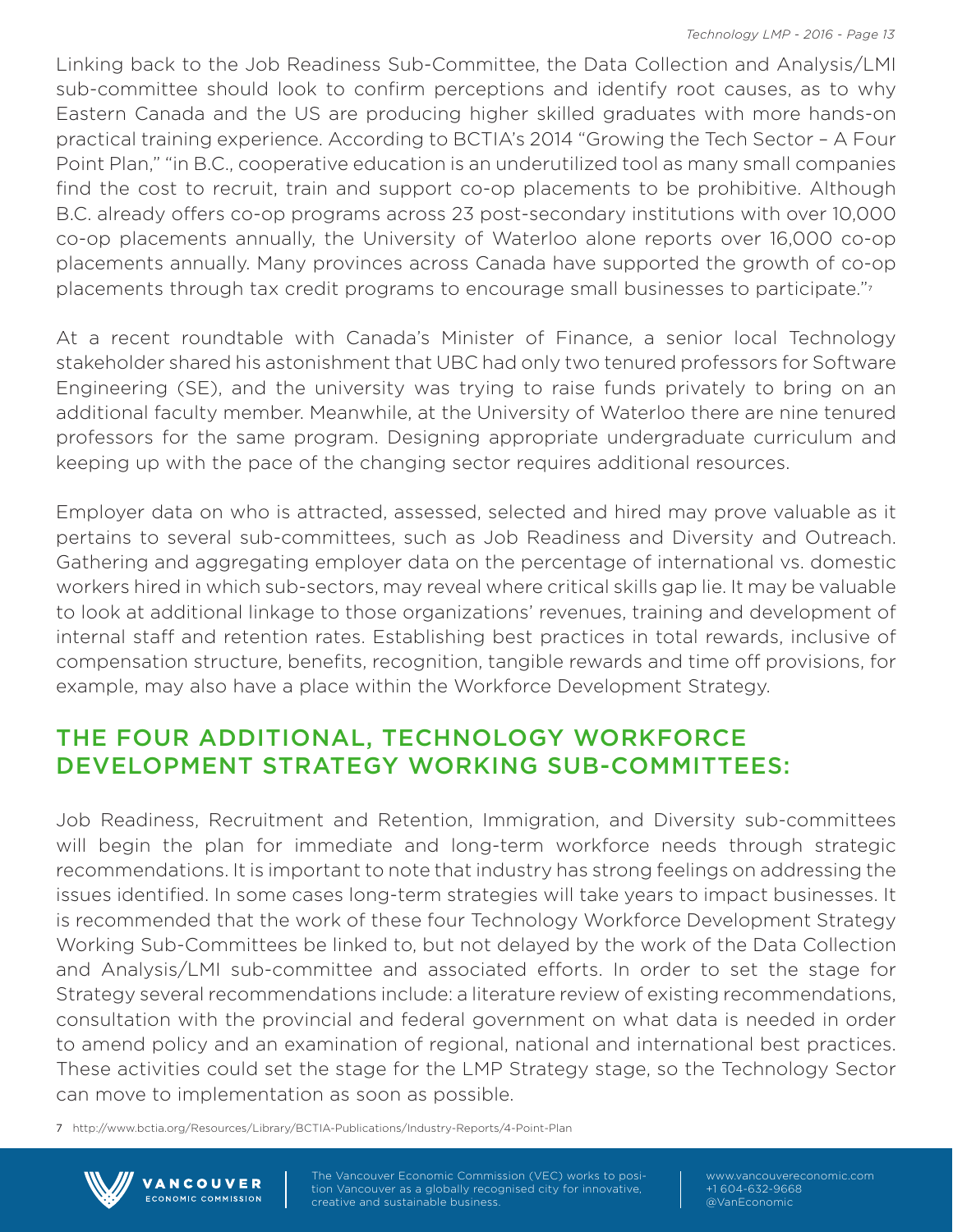## Job Readiness Sub-Committee

The engagement revealed an overarching concern surrounding training and education, with the majority of stakeholders suggesting that B.C educational institutions need to keep pace with industry needs. The Job Readiness Sub-Committee will address the need to explore the perceived lack of hands-on practical training experiences through partnerships between educators and employers. One major employer said that they need workers who can "hack their way to solutions," and another said they are less interested in what theory they have learned and more interested in what (software solutions) they can build. Senior Technology stakeholders reported the need for new grads to be capable of learning on the job, collaborating, building and iterating on ideas through brainstorming, debating, designing, coding, debugging and optimizing, for example.

The vast majority of regions and employers reported that there is currently an insufficient number of qualified graduates. Particular sub-sectors within Technology reported significant challenges. For example, programs within the DE&I subsector can be quite short and graduates do not meet the requirements or have the technical skills required by many major facilities. Some studios have implemented million dollar in-house training programs to accommodate for the lack of skills, in turn creating significant economic opportunity. All employers have an appetite for employees with practical work experience but outside of traditional education, employers have differing levels of capacity to develop in-house training programs to deal with this issue. There is opportunity for improved communication between industry and education, as well as enhancing and developing new education and training programs. Employers may be more readily in a position to offer real-life, practical experience if they have improved assistance and partnership from education and government.

### Goals of Job Readiness Sub-Committee

The Job Readiness Subcommittee will develop strategies to align public and private sector education and training to ensure that students are 'job ready' when they graduate. This sub-committee will strive to identify and implement ways to improve access to programs that enable British Columbians to fill the need for skilled Technology workers in B.C. This Job Readiness Sub-committee will collaborate with the Immigration Sub-Committee as it pertains to Post-Graduate Work Permits (PGWP) to better retain the talent that has been trained within the province.

### Opportunities & Challenges for Job Readiness Sub-Committee

Technology Stakeholders identified a series of recommendations to address concerns at the educational level, both within the educational institutions and the community. One area for opportunity is to invest in Computer Science (CS) training for K-12 teachers, both



VANCOUVER ECONOMIC COMMISSION tion Vancouver as a globally recognised city for innovative, creative and sustainable business.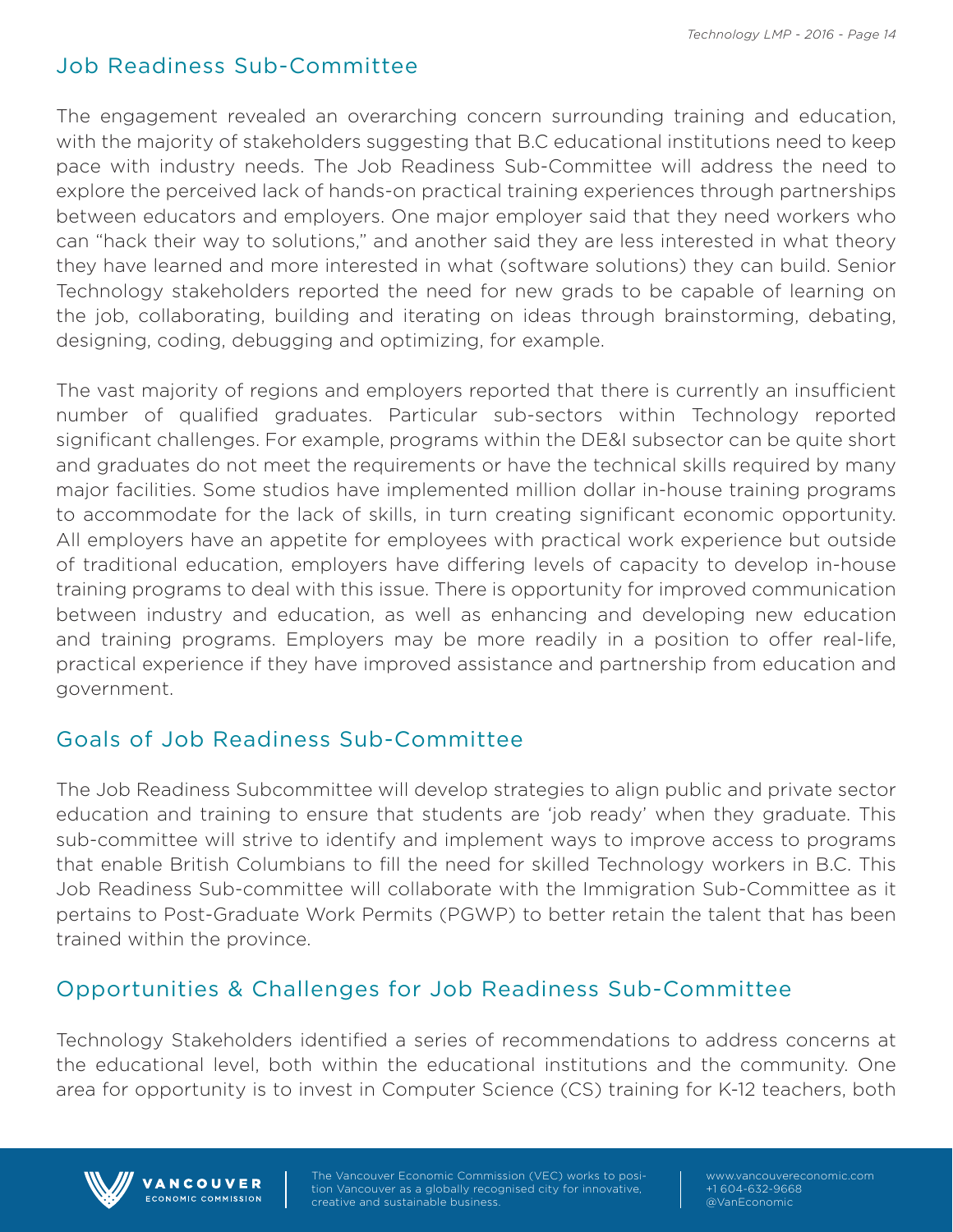existing teachers and teachers currently going through their B/M.Ed training. Another key suggestion is to align incentives for secondary to post-secondary CS through recognition of CS/ICT 12 to count for post-secondary admissions. Currently, CS is not recognized as a trade nor as a science, by The Industry Training Authority (ITA). Stakeholders expressed concern that Technology is also somewhat lost in the educational classification system, and it is unclear which departments should invest in CS. Within B.C.'s education system, Technology based electives are currently considered "Applied Skills Design Technology."?

Partnering with the Data Collection and Analysis/LMI Sub-Committee, the Job Readiness Sub-Committee will examine and consider international best practices and close to home successes. For example, in Alberta, universities recognize CS as a Science or Math equivalent. The net impact has been three fold increase of CS admissions at the high school level . B.C. based industry advocates have suggested that the British Columbia Teacher's Federation's (BCTF) Computer Using Educators of British Columbia (CUEB.C.) adopt a similar model to Alberta and BC Council for Exceptional Children (B.C.CEC, a post secondary CS articulation committee) may be well positioned to engage on this potential solution.

Another topic for consideration is curriculum development in response to the increasingly fast evolution of technical job requirements. This includes adapting educational resources such as textbooks to digital needs and including entrepreneurship and start-ups within the current educational framework. Little curriculum exists in support of how to start your own business and partnership opportunities are ripe between the Technology sector and educators. Opportunities to engage youth early can be implemented through internships, cooperative education, and practical experience during high school and post-secondary stages of education. Support for programs, like Launch Academy has led to helping over 250 early-stage startups launch their business since 2012. To date, Launch Academy companies have collectively raised over \$57 million in funding and created more than 635 jobs for the economy. "For every \$1 spent, Launch Academy has returned \$61 in GDP for the economy, making it one of the most cost-efficient Technology hubs in the country.<sup>8</sup>

This year, the Hour of Code<sup>9</sup>, the largest youth coding event in BC benefits well over 400 high-school students in Vancouver, Victoria, Kelowna and Prince George. "Of the 124,734 Hour of Code events around the world, 3,876 of those will be in Canada, 563 will be in B.C."<sup>10</sup>

There is a significant opportunity to build upon community involvement with successful CS activities such as coding programs and campaigns like the Hour of Code by scaling and dispersing activities throughout the rest of B.C.. Similarly, educating the general public needs significant promotion to raise awareness about the vast diversity of ample jobs, career paths, and the excellent pay available with Technology careers. Parents, teachers and students need to understand what kinds of positions are available, what skills are

8 http://www.launchacademy.ca/blog/2015/11/24/launch-academy-companies-raise-over-57m-in-funding-over-last-three-years

9 https://hourofcode.com/ca

10 https://news.gov.bc.ca/releases/2015EDUC0079-002027



tion Vancouver as a globally recognised city for innovative, creative and sustainable business.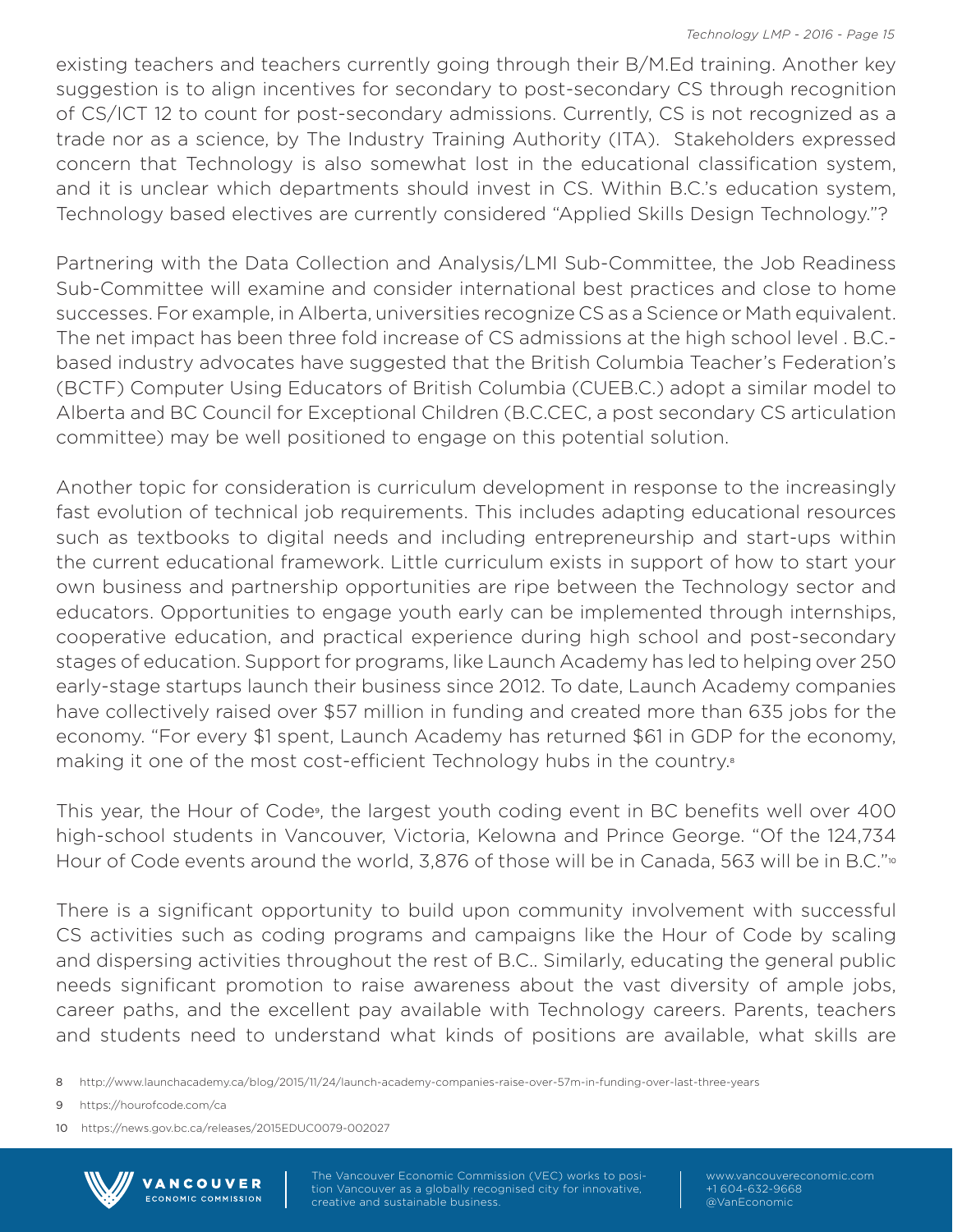required, where the growth is anticipated and what the salary projections look like with experience gained. The Job Readiness and Recruitment and Retentions Sub-Committees can collaborate together on this goal.

## RECRUITMENT AND RETENTION SUB-COMMITTEE

Similarly to the Job Readiness theme, it has been conveyed by multiple stakeholders that there are an insufficient number of workers with the right kinds of skills currently available in the market and that access to available Technology talent is only going to get worse. The hope is to increase the quantity of Technology workers through attraction, recruitment and retention of the best quality talent possible. This benefits the domestic labour force through exposure to exceptional co-workers, training and development through informal mentorship and also positions companies to improve their productivity and innovation possibilities.

### Goals of Recruitment and Retention

The goals of the Recruitment and Retention Sub-Committee will include working to improve the sector's ability to secure a high volume of the right kind of Technology workers. In addition, there is a particular need for highly experienced / top-level workers. Developing and promoting a consistent 'brand' for the BC Technology sector locally, domestically, and abroad will be a key goal that might be addressed through marketing and public relations based activities.

It is anticipated that the Recruitment and Retention sub-committee will work closely with the other working sub-committees to strategize securing talent domestically and abroad. This sub-committee will also work to encourage the repatriation of skilled Canadian workers currently working outside the country and work towards strategies to entice post-graduates to live and work in their respective regions despite higher wages being offered elsewhere.

## Opportunities & Challenges for Recruitment & Retention

As with the Job Readiness Sub-Committee several current and forecasted challenges exist with respect to talent. An insufficient number of workers with the right kind of skills make it extremely difficult to fill roles, particularly Technology specialists, executives and marketing & business leaders.

In order to attract more people into the Technology sector increased efforts need to be made to promote and brand Technology careers, to improve understanding of career paths and to enable progressive career development. Some sub-sectors cite the lack of formal career paths, and other career planning tools and resources (succession plans, development plans, transfer of knowledge) are due to a limited capacity and presence of senior talent available to devote to the development of these activities.



VANCOUVER ECONOMIC COMMISSION tion Vancouver as a globally recognised city for innovative, creative and sustainable business.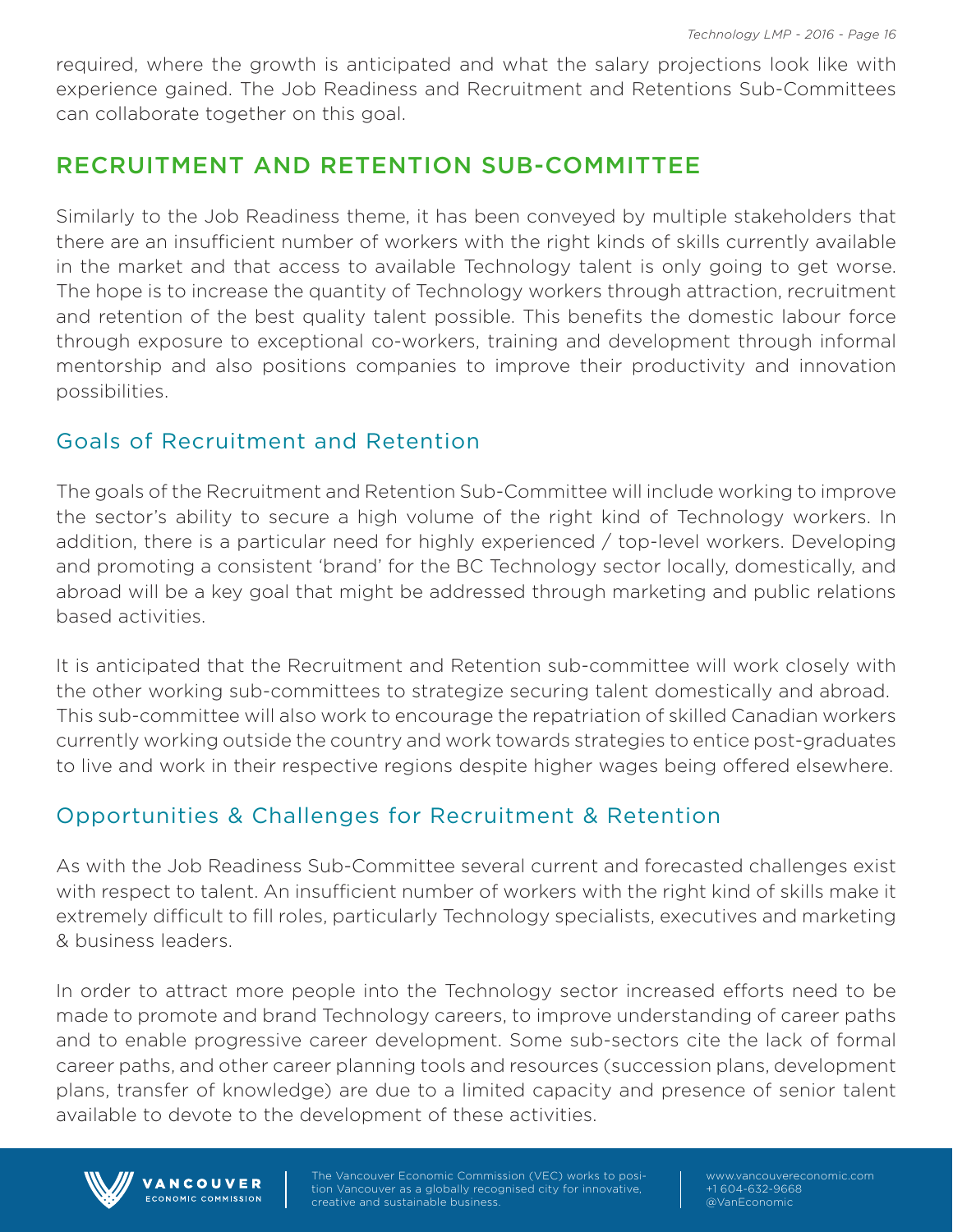Retention of new graduates and international students is also of concern when combined with the issues surrounding Job Readiness. Exceptional juniors who have cooperative education and internship experience and who are job ready have many options. If junior level talent is seen by industry as not being "job ready" the opportunities to stay and work in B.C., building a progressive career become challenging. Providing internships and training will allow the next generation of the Technology workforce to stay within the province to develop their skills and in turn secures a more qualified workforce within B.C. for the future. A policy consideration to retain talent could include funding STEM education; if the talent stays, works and contributes to the Provincial economy. Employers do retention agreements when relocating talent and / or funding MBAs for example. Government could consider a similar retention strategy.

An opportunity cited by the BCTIA in their four-point Talent Plan includes the expansion of the BC Training Tax Credit program. Currently the program is not inclusive of Cooperative Education and Internships; these placements provide necessary incentives to small Technology companies. Providing development and training funding pots – such as IRC's IRAP and other subsidy programs is a possible solution for bridging the resource gap, along with offering more required technical training courses to fill the current skills gap.

#### IMMIGRATION SUB-COMMITTEE

The VEC has advocated on behalf of a growing number of employers to change the immigration policy. There is a general feeling from the industry that immigration policy is not meeting the needs across sub-sectors of Technology, impeding economic growth and talent development. Many employers report that specialized, skilled workers and senior talent are often prerequisites to economic development. Securing new business, projects, product lines, services and ultimately the ability to launch additional teams and hire more Canadians are directly linked to access to the right talent. Foreign workers offer international experience that can assist domestic, local workers in accelerating and growing their own skill sets and careers. To this end, immigration ultimately serves as a "job creator." Currently, the policy and system does not complement the needs of the Technology industry, and stakeholders across sub-sectors voiced concerns on the perceived threat to their business as a result of limiting timely foreign worker access.

Industry stakeholders assert that recruitment takes significant time and resources to do well. International recruitment is costly and necessitates significant effort to find the right candidate. Once found, there is a time sensitivity in brining key personnel to Canada. There is a strong sense that employers should be trusted to choose the most appropriate candidate with the required skillset, for their business. The hope is that the issues the industry has identified will be considered with recommendations to both operations and policy divisions of Employment and Social Development Canada (ESDC). The Immigration sub-committee intends to extend invitations to hear feedback from the sector and from Service Canada and Immigration, Refugee & Citizenship Canada (IRCC).



**VANCOUVER ECONOMIC COMMISSION**  tion Vancouver as a globally recognised city for innovative, creative and sustainable business.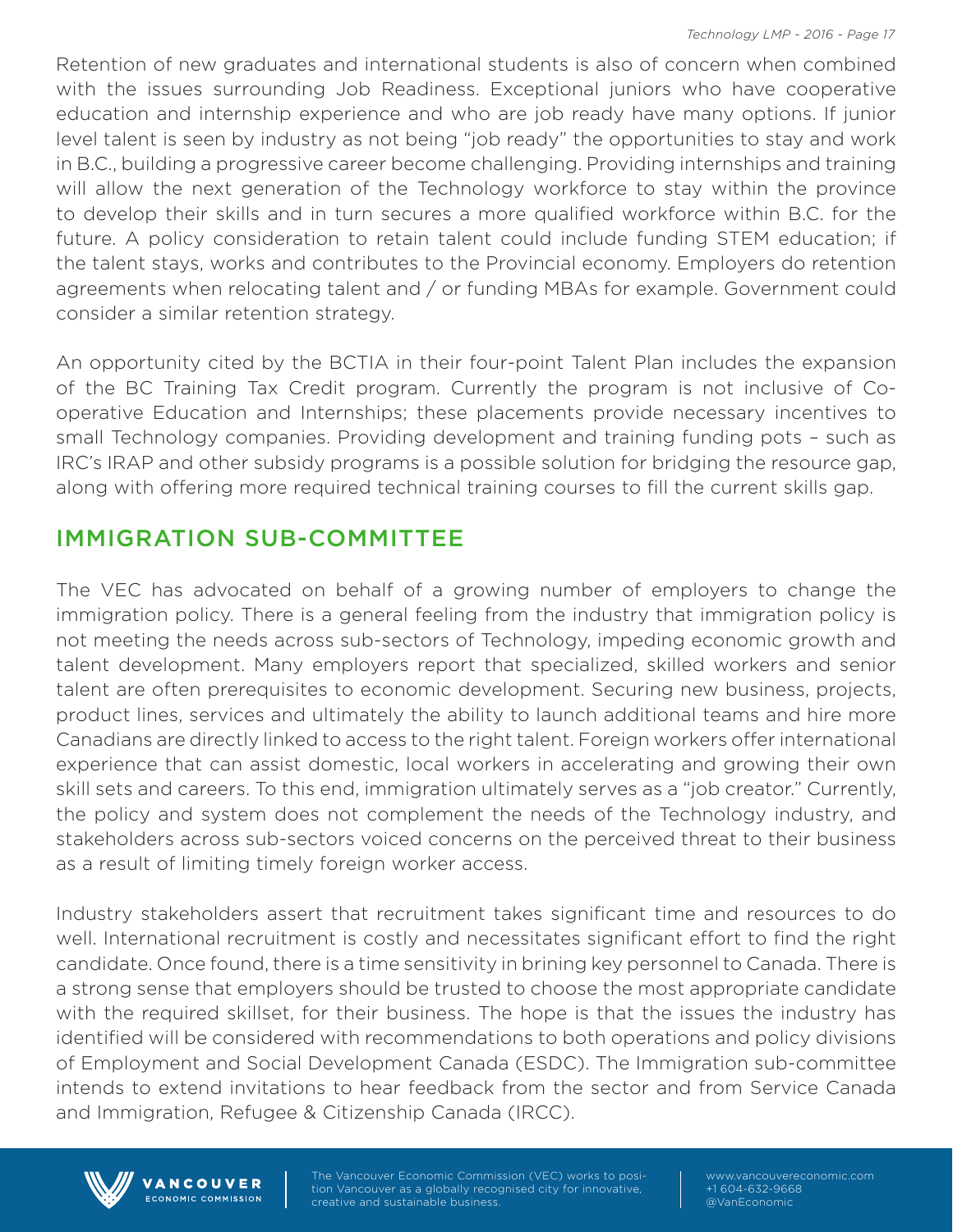## Goals of Immigration Sub-Committee

The Immigration Sub-Committee's goal is to improve access to skilled international workers to complement the maximum use of domestic sources. The sub-committee will pursue recommended strategies to expedite immigration processes for qualified applicants, and advocate for the removal of policy barriers to both permanent and temporary immigration pathways that fit the business needs of the sector.

## Opportunities and Challenges for Immigration Sub-Committee

Several areas of immigration present challenges for the Immigration Sub-Committee: the NOC system of classifying workers, significant requirements and criteria, slow and complicated processes, tight restrictions on work permit durations, and in general an immigration system, that does not support fully the needs of educational institutions and employers.

B.C. employers have voiced concerns on categorization of specific NOCs where government can interpret a candidate's NOC differently than an employer. Recently, an employer shared that they lost a foreign candidate, due to the difference of interpretation of the NOC by Service Canada during the LMIA process, despite lengthy conversations, documentation and explanations.

The NOC system is particularly problematic for the Technology sector in the face of the fast evolution of Technology. Often employers are forced to categorize their workers into a code system that does not accurately portray the work that the employee is doing, due to the lack of suitable alternative. "Fur cutter" for example is the most appropriate NOC for apparel designers and some employees working within Life Sciences. On occasion occupations that are not typically classified as Technology but critical to the business may also be required; for example BC Life Sciences reported that one local company required tailors, recruited from Europe, to do fine hand stitching for a medical device. A competency-based approach or hierarchies/families of NOCs may be more appropriate for the Technology sector, with consideration for the differences between specialists and generalists, both valuable skillsets depending on the nature of the business. Through subsequent stages of the LMP it may be possible for BC Technology Stakeholders to partner with the Federal government to consult on the NOC system. As it currently stands, the NOCs are causing tremendous issues, as a great deal of existing data and policy is built upon them; this impacts immigration and education curriculum development, for example.

With respect to the process of obtaining work permits, there is overwhelming negative feedback on the immigration process for TFWs and LMIAs. Employers face uncertainty and an inability to plan because of the LMIA's tedious process and lack of timeliness. These hurdles combined with the shared industry experiences of dealing with lengthy audits (one



VANCOUVER ECONOMIC COMMISSION tion Vancouver as a globally recognised city for innovative, creative and sustainable business.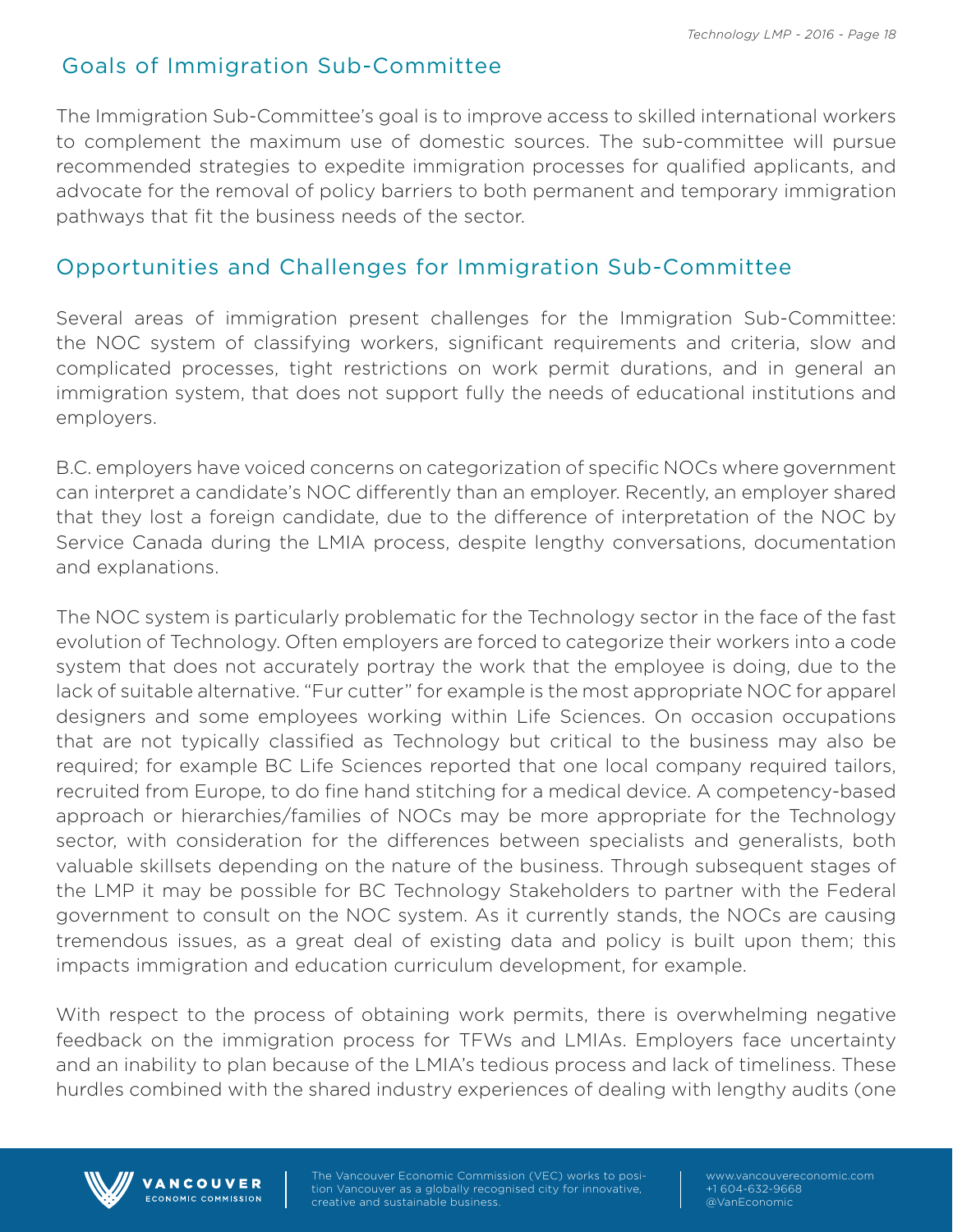of every four employers), has resulted in employers avoiding the LMIA process altogether. Technology workers pay a higher tax rate than minimum wage earners and their wages are more likely to stay and be re-invested into the local economy, as opposed to the wages of low-skilled workers.<sup>11</sup>

Another concern among some employers is that Cumulative Duration is an immediate and compelling retention problem. Under Cumulative Duration, a work permit cannot be issued when the individual has worked in Canada for one or more periods totalling four years. This four-year limit to the TFW program is negatively impacting retention of talent. The latest wave of significant growth in the DE&I sub-sector began four to five years ago and workers originally brought into B.C. through the TFW program are now reaching their work term limits. Requiring these people to leave the country, risks reputation damage to Canada, and to industry employers who cannot meet contract deadlines and quality standards because of the loss of experienced talent. Compounding these concerns is the fact that renewing a work permit can take 115+ days, creating lengthy delays and uncertainty for employers, the employee, and his/her family. The human experience impact is significant, especially when talent is mobile and other talent-competing countries offer seamless systems. For example, local multi-nationals have compared their experiences to Singapore, where the employer and the incoming employee receive a text message that their application has been approved within 24 hours.

Difficulties with permanent immigration pathways for Technology workers related to both Express Entry and PNP exist. Express Entry is a valuable tool that long term workers use to pursue permanent residency status. Within DE&I, particularly for VFX and Animation studios, the industry works almost exclusively on contracts as opposed to permanent employment and as such contract positions, such as "Digital Artists," are often not selected, as they do not earn enough points to be "invited" to Express Entry. The subsector of DE&I is further impacted by PNP's eligibility criteria related to permanent job offers. As well, general Technology sector feedback demonstrated concerns regarding timeliness and that the number of permanent residency approvals under PNP are limited. There is understanding from the sector that the cap is negotiated with the Federal Government, but there is a clear overwhelming need for a high volume of expedited Technology designated nominations for the sector, based on the current labour market conditions.

Each year, B.C education institutions train high volumes of international students that could be employed by the industry. However, immigration policy related to post-graduates is also currently problematic for employers. Industry would welcome the re-introduction of the pilot program that allowed international students to work in B.C. following graduation. Improving the original pilot program to include an expanded list of eligible schools and a longer work permit duration (ideally 3 years) is desired by employers. Current non-Canadian graduates require work permit sponsorship (LMIA) either as soon as they graduate or at the end of their post study work permit period, and where this duration is 12 months or

11 http://www.vancouversun.com/business/Remittances+billion+year+sent+home+from+Canada/10080290/story.html



**VANCOUVER** ECONOMIC COMMISSION tion Vancouver as a globally recognised city for innovative, creative and sustainable business.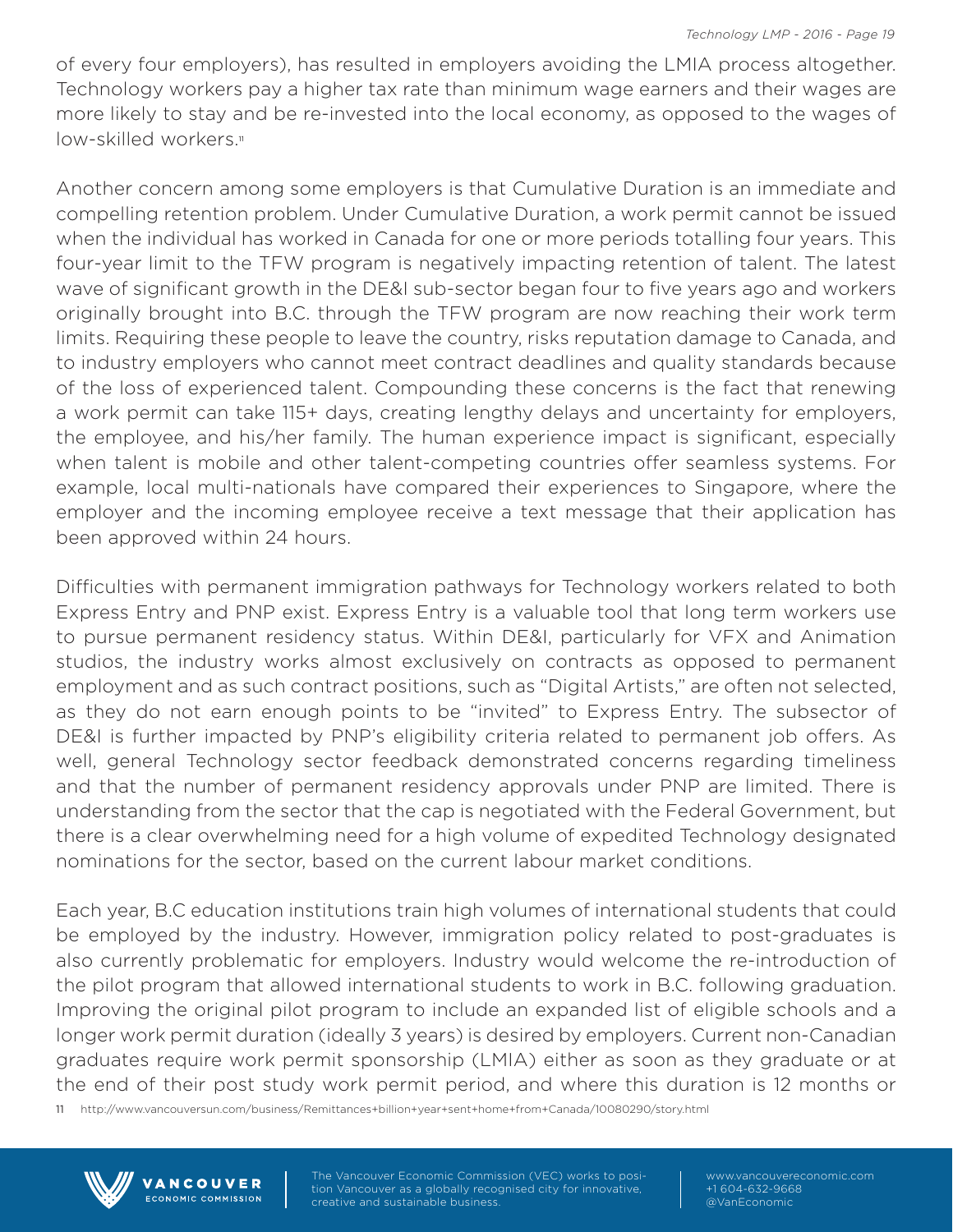less they are unable to match the current minimum qualifying salary for their occupations. Graduates would require at least 2+ years of post-graduate experience to reach minimum required salaries for work permits. These immigration issues are also related to the issues of Job Readiness Sub-Committee.

One local DE&I employer has invested millions into their own on-site training program / academy designed as a "finishing schools" for graduates in Canada who are not production ready at the end of their studies. Working with education establishments on helping to improve courses to be more relevant for the industry is underway, however the largest hurdle in improving quality of graduates is the short duration of the programs offered. One studio has reported difficulties filling the spots for fully paid internships; targeting 200 per year. Since a large percentage of students graduating from the other schools (Vancouver Film School, Van Arts, Lost Boys) are International, the studio is only able to consider these students for positions outside of the province of B.C. According to this multi-national studio's estimates, they believe that only about 30% of all graduates from B.C. VFX relevant educational establishments are Canadian Nationals.

There are qualifying rate of pay issues to obtain a LMIA, with employers expressing concerns over the escalation of wages, particularly for new graduates, who are often not entirely Job Ready.

#### Qualifying rate of pay for work permits as dictated by Service Canada:

• Vancouver qualifying rate for work permits: approximately: \$22-25 CAD per hour (\$52,000 CAD annually)

#### Two tier-rates of pay available so employers can employ juniors:

- Montreal graduate qualifying rate for work permits (less than 1 year experience): \$16 CAD per hour (\$33,280 CAD annually)
- Montreal qualifying rate for work permits (more than 1 year experience): \$20.09 CAD per hour (\$41,800 CAD annually)

In order for a Graduate to gain the required amount of experience to attain a salary level of \$55,000 CAN per annum it would take approximately 2+ years, therefore International students who Graduate from a recognized University would be permitted to work under their Post Study Permit for at least this amount of time, and afterwards studios in a position to, would be able to provide them with Sponsorship.

It should be noted that the brain drain of Canadian talent to the United States will always be an issue. Given the global mobility of Technology talent coupled with the sheer ten-fold size of the United States economy and population, the loss of some talent based on the



VANCOUVER **ECONOMIC COMMISSION**  tion Vancouver as a globally recognised city for innovative, creative and sustainable business.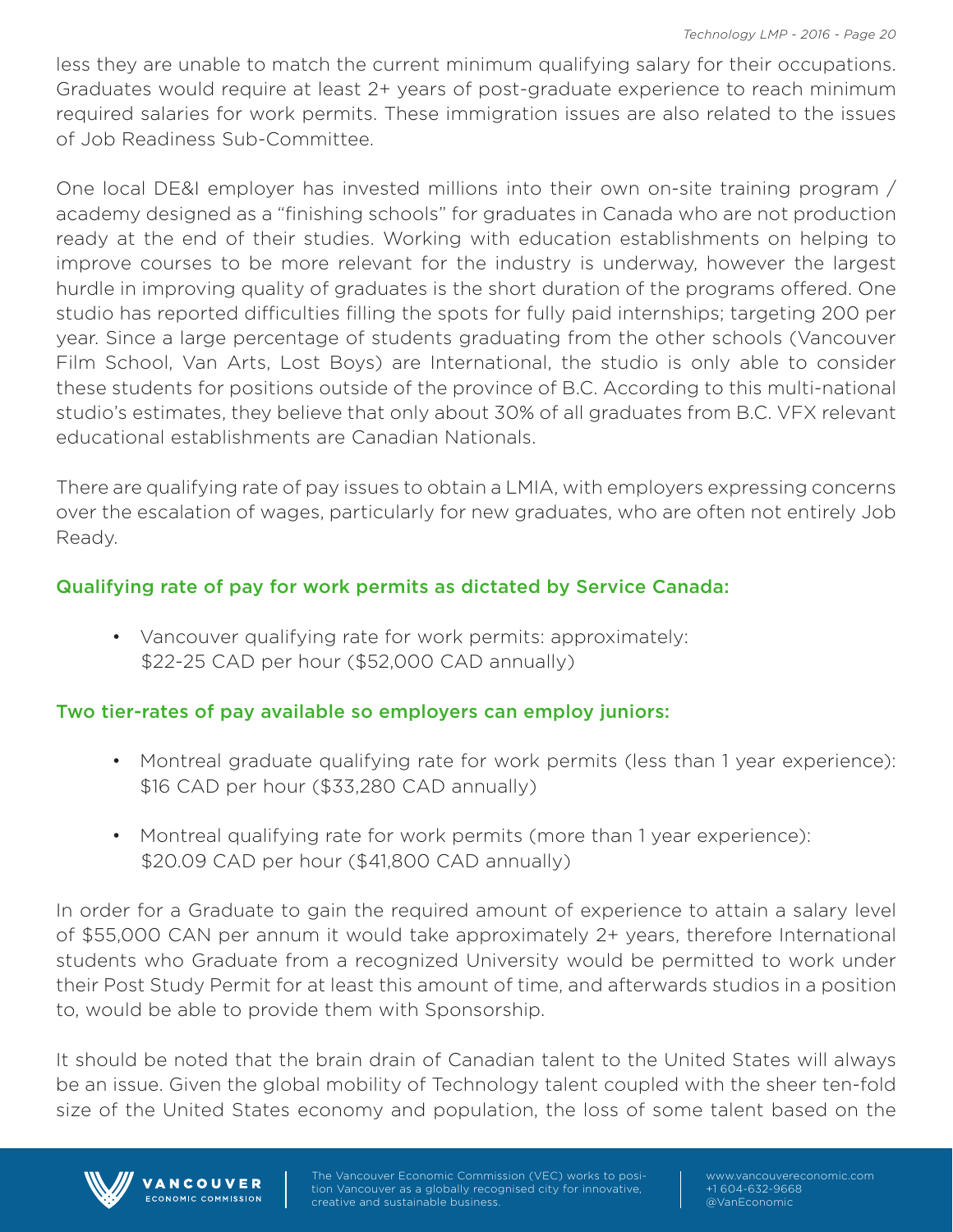marketplace must be expected. In light of this fact Canada must reform and improve policy in order to be competitive and retain talent.

Opportunities to engage the PNP, Service Canada, Citizenship and Immigration Canada and ESDC on both the policy and operations side may prove valuable in the production of short, medium and long term recommendations to address the challenges the Technology sector is experiencing.

# DIVERSITY & OUTREACH SUB-COMMITTEE

There is a significant desire from the Technology sector to increase the diversity and sheer number of people choosing Technology as a career. Over the course of this Stakeholder Engagement phase it was noted by multiple sources that systematic support of women, First Nations, youth and others is necessary to support Technology Workforce Development.

### Goals of Diversity and Outreach Sub-Committee

Several goals of the Diversity and Outreach Sub-Committee have been established. The Sub-Committee will aim to develop strategies and recommendations to increase the number of British Columbians choosing to pursue training and education for Technology occupations. There have been some preliminary efforts made to educate parents, educators and students on opportunities in the Technology sector and the hope is this work will be expanded upon and scaled across the province. In particular the need to appropriately brand "Technology" careers, workers and improve perceptions while simultaneously removing barriers on what it means to work in Technology will need to be addressed. Of particular interest is to work towards increasing the number of women entering and staying in Technology occupations in B.C.

## Challenges and Opportunities for Diversity & Outreach Sub-Committee

It was noted that there is a unique opportunity for Technology employers to attract and retain youth, women, First Nations and other underrepresented populations. Several stakeholders commented that the sector is missing half of the potential labour pool by not encouraging girls and women to go into STEM careers. In some regions, such as Nanaimo, it was mentioned that investing and partnering with First Nations is of critical importance as this segment of the population may be more likely to stay in regions that may otherwise lose talent to other areas of the province.

Connectivity was also raised and may serve as an important and legitimate labour issue to address. Some regions of B.C suffer from a lack of connectivity, which translates to an inability for students to be trained adequately on Technology due to lack of access. The First Nations Technology Council suggests that approximately 80% of First Nation territories are not sufficiently connected.



VANCOUVER ECONOMIC COMMISSION tion Vancouver as a globally recognised city for innovative, creative and sustainable business.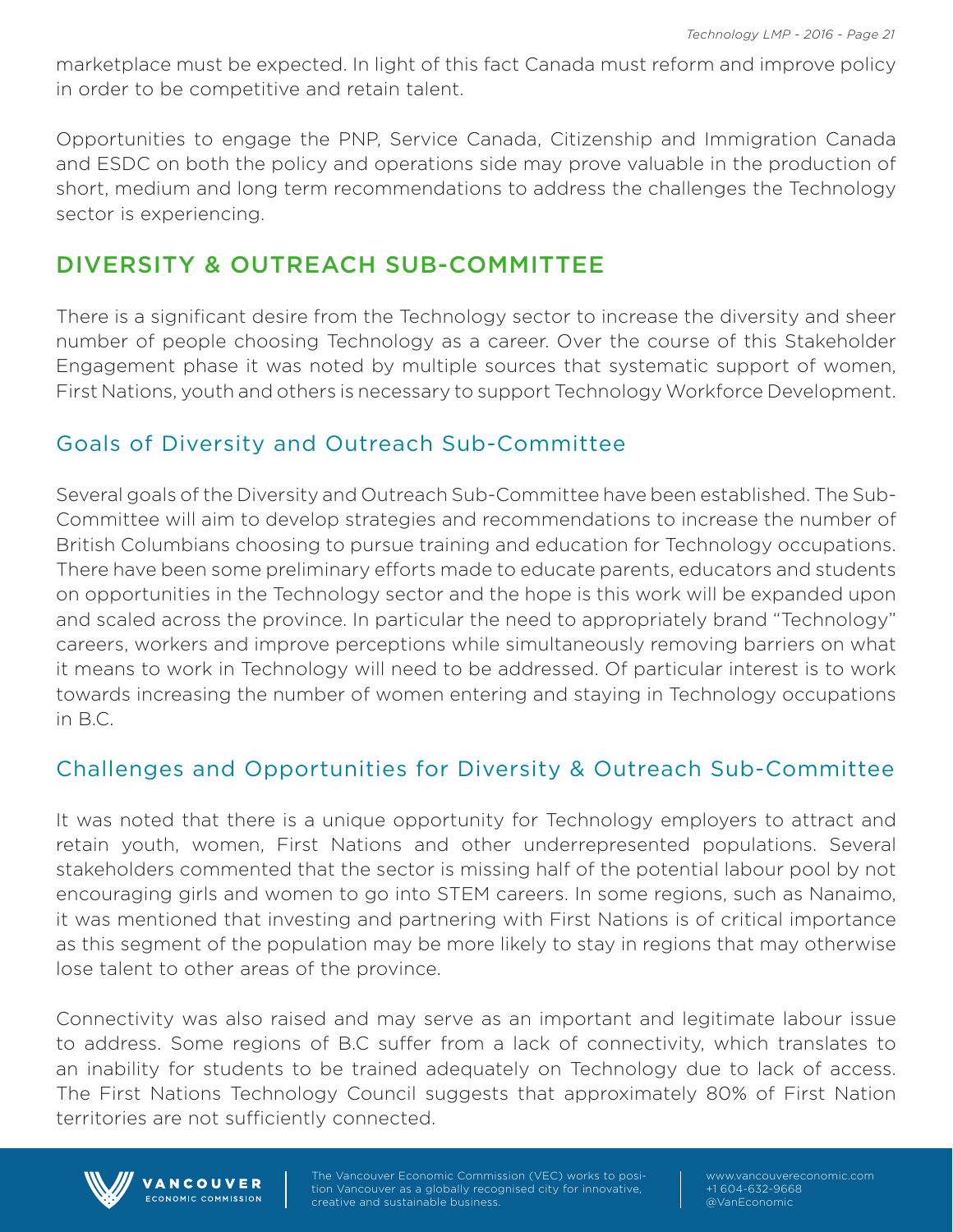There are various concerns for these communities. The vast majority have connectivity but there are issues with the current definition of high-speed (5mbps) and speed and functionality when shared. Compounding these issues are the operating costs, whereby even with a fibre connection, individuals and even sometimes the community cannot afford the cost. There are no dollars for operating or hardware. The First Nations Council expressed that it not only about connectivity in terms of running lines, but "resourcing comprehensive tech ecosystems in communities that are sustainable."

# ENVIRONMENTAL INFLUENCES: OUT OF SCOPE ISSUES IDENTIFIED

An issue raised in the context of Recruitment & Retention, is the general affordability and cost of living across the province, particularly for Vancouverites. In particular, comparatively high costs associated with home ownership was an obstacle voiced by numerous Stakeholders. Senior talent are more likely to be older, have families and have an expectation that they should be able to purchase a home. Even with a six-figure salary it is often impossible to afford a home with prices continuing to escalate.

The exchange rate is another financial influencer that may impede efforts to attract TFWs and repatriate Canadians living in the United States. Canadians who are working in the United States will note cost of living issues, lower taxation south of the border, relatively lower wages available in the province compared to other regions and a potential thirty percent or more salary increase when considering the exchange rate.

### NOTABLE REGIONAL FINDINGS

The labour issues that stakeholders identified were similar across the province. In Victoria, it was noted by the start-up community that significant efforts were undertaken to partner with UVIC, as an example. It was noted that engaging specific professors and instructors and building relationships require a great deal of time and effort. One stakeholder said, "Initially, we couldn't even get a parking spot or have it covered (paid for) by the university when we were presenting to students." There are opportunities for employers to come forward and educational institutions to provide support for marketing Technology and start-ups.

During the roundtable in Nanaimo, it was noted that former senior Technology workers could be engaged as mentors to entrepreneurs. This sizable population of knowledgeable Technology retirees could be engaged to assist the ecosystem locally.

More rural communities expressed concerns that their region is experiencing talent loss, with students and small organizations getting started but then moving to the mainland or other regions for a variety of reasons including access to markets, infrastructure and talent.



VANCOUVER ECONOMIC COMMISSION tion Vancouver as a globally recognised city for innovative, creative and sustainable business.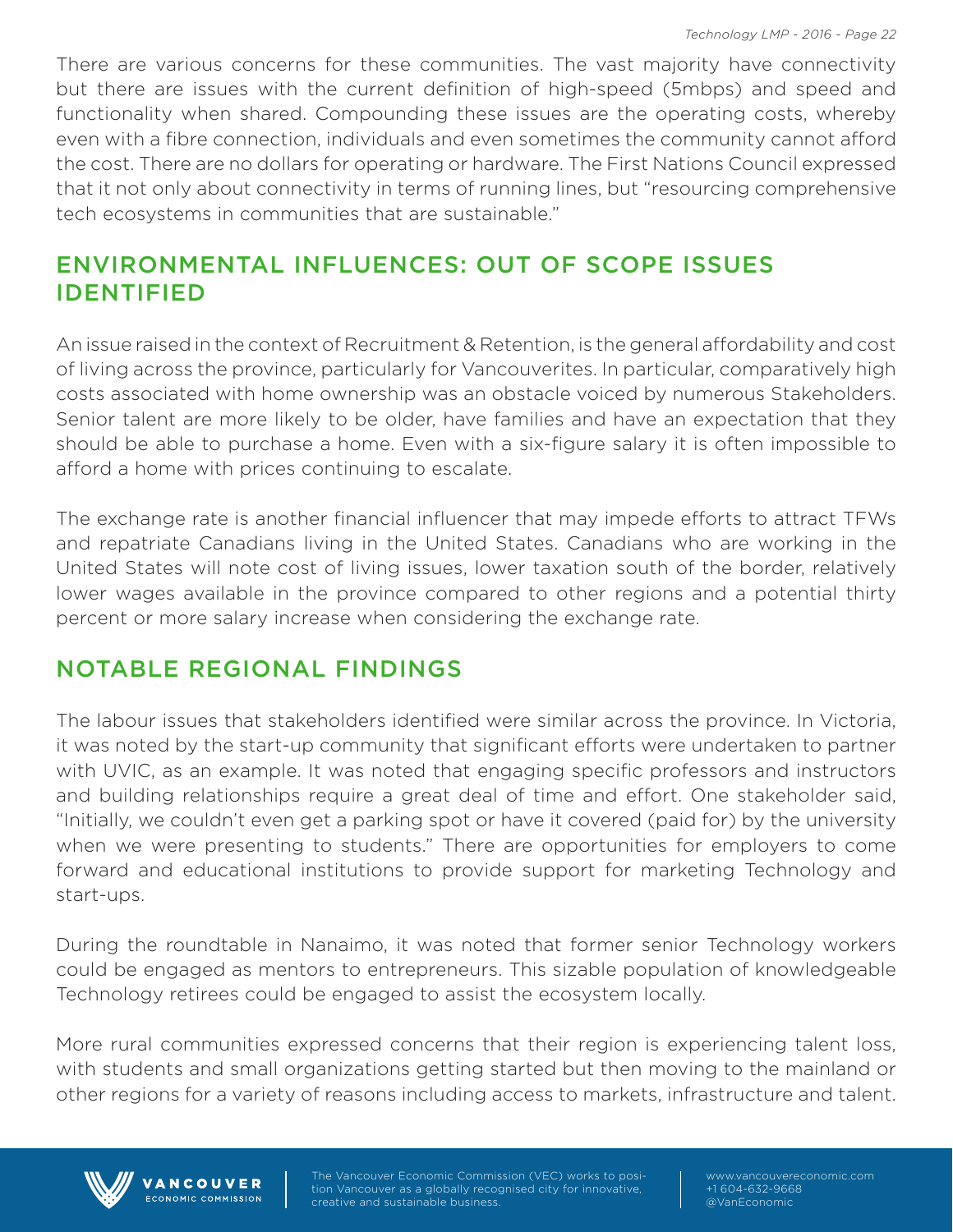In addition, Okanagan-based Technology stakeholders suggested branding their region in order for Technology employers to not be required to have lengthy conversations on where their companies are located when attempting to attract talent from abroad. One DE&I CEO said that before international travel, he spends time researching the geography of various countries to find equivalently sized and/or distance from major metropolitan cities, in order to describe the location of Kelowna. Finally, it was noted that there are a significant number of entrepreneurs and people who are self-employed which will prove difficult to quantify in the Okanagan region. This will be a unique challenge to obtaining a baseline of Technology workers across the province.

All regions noted that recruitment and retention of a critical talent mass is key for the survival of Technology businesses. In order to attract senior talent, particularly to less urban areas, a vibrant thriving ecosystem is required. When considering relocation, experienced candidates assess opportunities and are more likely to accept a position if there are similar types of jobs, at similar types of companies available in the region. A healthy ratio of competitors is essential for a healthy ecosystem or hub. The presence of critical mass is an essential optic relocating talent takes into consideration when assessing job opportunities.

## GOVERNMENT AND THE TECHNOLOGY SECTOR

Soon after the Stakeholder Engagement phase, the "#BCTECH Strategy 2016" was unveiled. It is clear that recognition and associated efforts to support the Technology sector are underway. The introductory Message from the Premier states, "The Technology sector has become a major engine of economic growth in British Columbia." Stakeholders found these recent announcements on Capital and Talent to be encouraging. Further, broad scale collaboration from the Ministry on how government can support and enable the Technology sector's economic growth and job creation will be most welcome by Technology stakeholders across the province.

Stakeholders within Technology voiced concerns at a recent Federal Budget roundtable with the BC Minister of Finance, on the erosions of government spending on STEM. One CEO from a large B.C. Technology company expressed frustration at B.C.'s funding levels, particularly when compared to the funds invested in the resource sector and other provinces investments in Technology. For example, the British Columbia Innovation Council (BCIC) has similar funding to a Nova Scotia equivalent organization, however Nova Scotia has only twenty percent of B.C.'s population, and Ontario's equivalent has a budget seven times the budget of BCIC and Alberta's equivalent has a budget fourteen times the budget of BCIC.



**VANCOUVER ECONOMIC COMMISSION**  tion Vancouver as a globally recognised city for innovative, creative and sustainable business.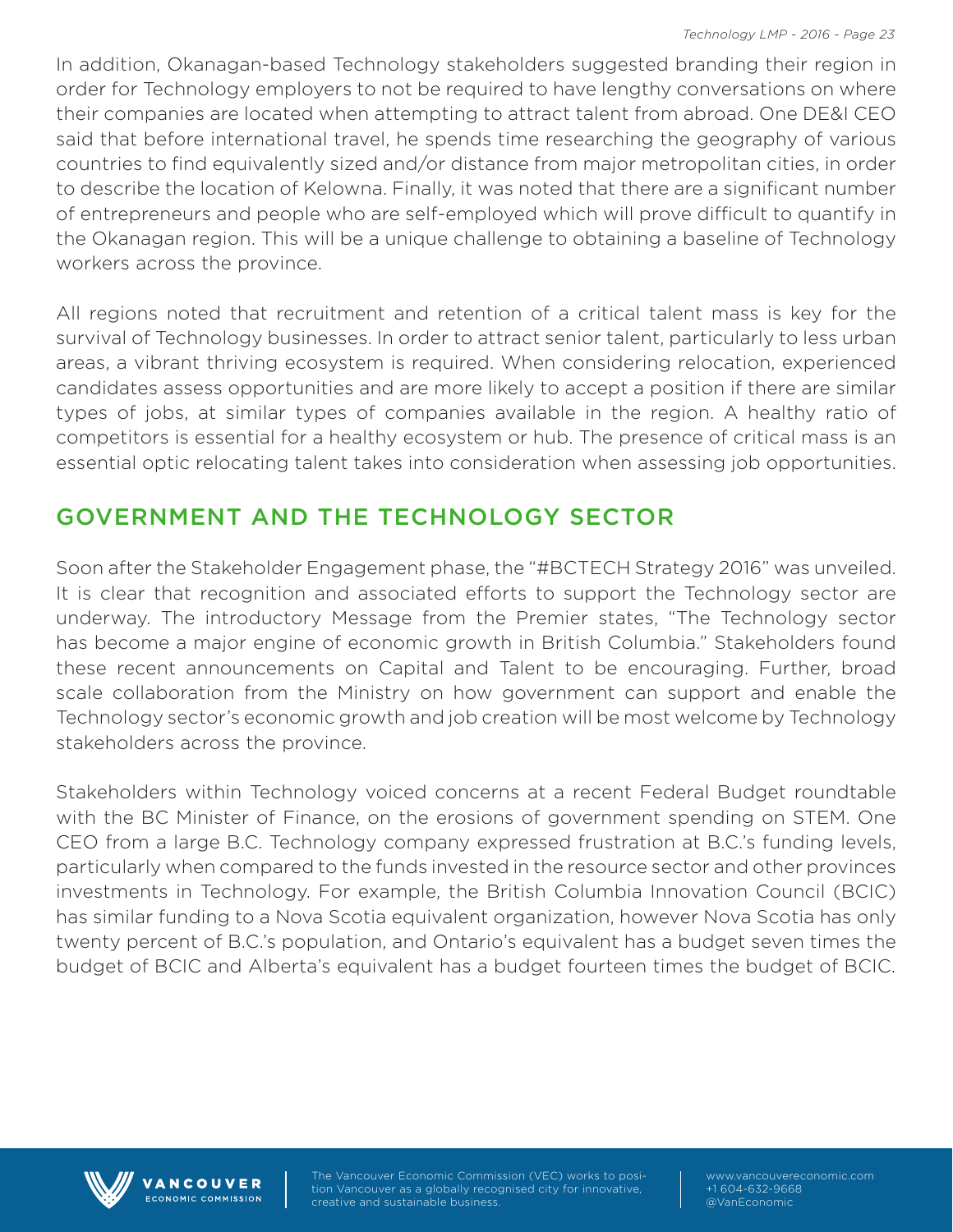# **5. GOVERNANCE MODEL AND STRUCTURE**

A consensus and direction emerged to forge ahead with an implementation strategy to combat the human capital and labour market challenges of the Technology sector. The industry is eager to create detailed action plans and performance targets, towards improving the labour market and associated access to talent. Efforts to move as quickly as possible towards a Sector LMP Implementation stage may be a key driver in ensuring the longterm viability and competitiveness of the sector. Many employers, industry associations and some educators feel that we are in a talent crisis and that action needs to be taken as soon as possible.

There is acknowledgement that data is an important consideration to policy makers but stakeholders communicated that they are concerned that this process will take time and that implementation of an industry driven strategy may then be jeopardized due to time sensitivity. Stakeholders expressed feelings of being skeptical of efforts due to previous well-intended promises that were not delivered.

Partnership and support of government has been deemed by Technology Stakeholders as a critical factor in improving the economic growth of the sector. Throughout this Stakeholder Engagement there was a high degree of interest and commitment expressed in participating in recommendations and activities towards the improvement of talent related policies, programs, and initiatives. Identifying opportunities for quick wins for the sector will assist with buy-in and ongoing investment of time and expertise towards the development of a strategy with recommendations. Ongoing progress must be tracked and reported back to industry. Tangible industry commitment is present, but the sustainability of key stakeholders on the issues identified will require resource planning and potential funding.

This LMP provides a unique opportunity for a cross-sector employers forum where dialogue on best practices and successful strategies to recruit, retain and develop high potential talent can be shared.

In addition, there are two potential themes that emerged for future consideration regarding the Job Readiness and Recruitment and Retention Working Sub-Committees. One, is the potential to include a focus on Start-ups / Entrepreneurship. Or alternatively, create a sixth sub-committee devoted to this subject matter. The other is to break the Job Readiness subcommittee down into smaller working groups or strike teams. This section encompasses a great deal including curriculum development and the quantity of students, courses, programs, instructors and teachers required to enhance the labour pool. Possible areas of focus include: K-12 Curriculum Development, Private and Post Secondary Education, and Training (both specific skill training programs and real-life practicums / internships).



**VANCOUVER** ECONOMIC COMMISSION tion Vancouver as a globally recognised city for innovative, creative and sustainable business.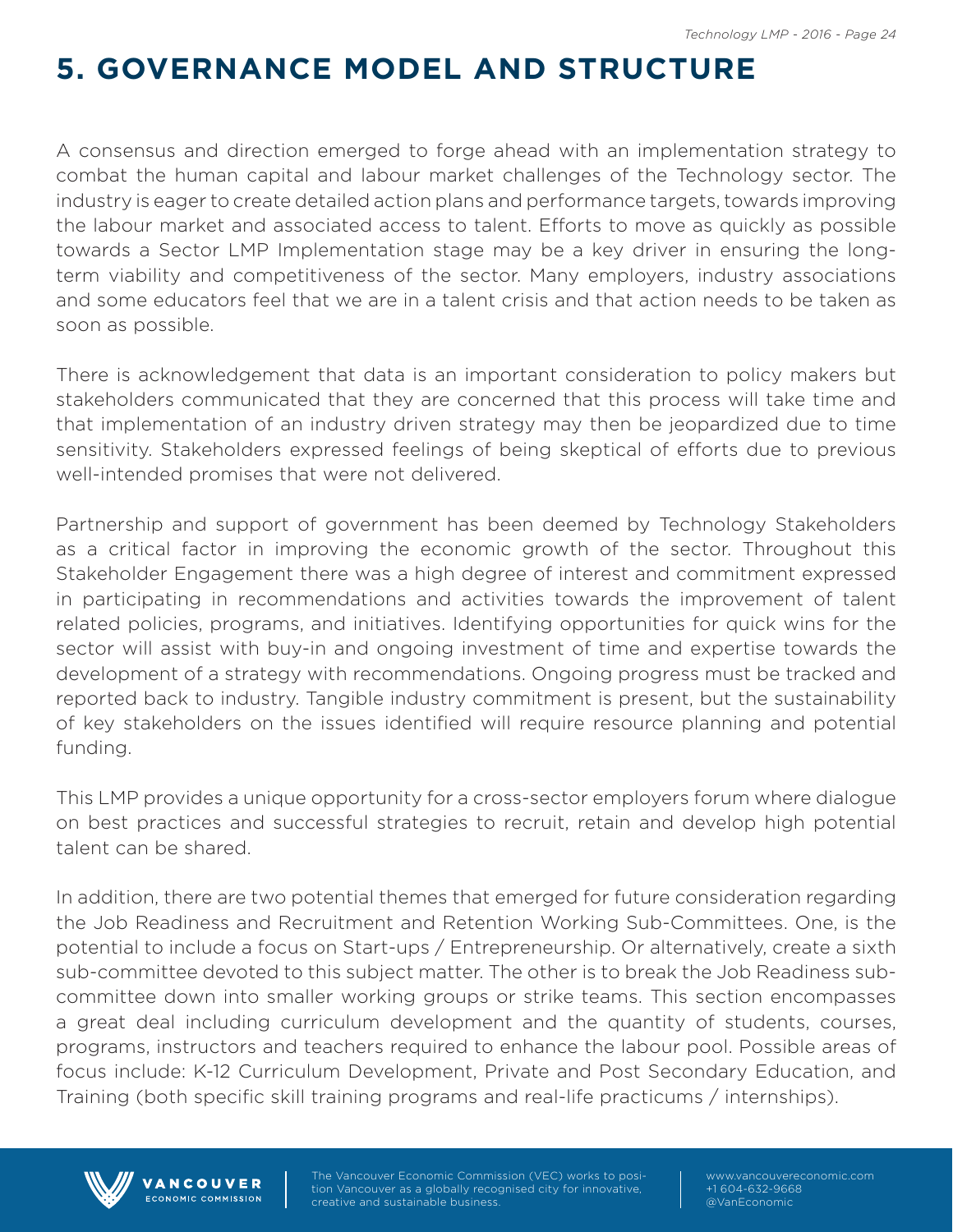## OUTLOOK: LEADERSHIP AND GOVERNANCE STRUCTURE FOR SUBSEQUENT LMI AND LMP PHASES

The VEC has strived to collaborate with multiple stakeholders to ensure the support of growth and development of Technology ecosystems across the province. Based on the mobility of knowledge-based sector talent, the VEC sees talent as an international, national, provincial and regional issue and in order to make traction on policy it is best to take a broad lens to the issue. Moving forwards, the hope is that ongoing collaboration between industry sub-sectors, the many industry associations, employers, educators and supportive services for Technology will lead to a sharing of best practices.

The VEC is well positioned to continue to support subsequent LMP Stages. One of the five sub-committees will consult and coordinate efforts on Data Collection and Analysis with the other four. The sub-committees are positioned to dive into Phase Three, Strategy. There is significant work ahead in order to map key milestones and deliverables between upcoming LMI and Strategy Phases. A literature review is recommended, in order to leverage the existing data and associated recommendations previously created. A unique challenge is that many "internal" reports have been created by various organizations, but are not publically available. Several Technology Stakeholders voiced concerns in having participated and shared data, but that the results of these studies have not been made public. Confidentiality limitations may be an inherent barrier, limiting the ability to share this data, which perpetuates the issues of various sub-sectors and various associations working in silos. Requests for executive summaries and key data will need to be made from partner organizations.

The LMP Program has agreed to consider running concurrently both Phase Two LMI and Phase Three Strategy LMP, in order to maintain momentum and for the industry to see progress on the issues they have identified. The BC Technology Industry Association (BCTIA) will lead Phase Two LMI, in collaboration with the VEC, BC Innovation Council, Information and Communications Technology Council (ICTC) and BCjobs. Consultation with the subcommittees is planned. The VEC will submit…. The VEC will submit a Phase 3 application, focused on an industry-driven strategy to address talent issues identified through Phase One, Stakeholder Engagement.

In the long term, in order for the sector to collectively make progress on these issues, sustainable financial support from government will be required. Viability of future Technology LMP projects would benefit greatly from specific assistance in organizing efforts through a Project Manager. Due to the size, scope and expansive geographical reach of the Technology stakeholder group, additional efforts to engage a variety of critical stakeholders will be key. Gaining senior Technology stakeholders' commitment to share their time and expertise to the various strategy sub-committees will require efforts. Governance has been established and working groups are being formed.



VANCOUVER ECONOMIC COMMISSION tion Vancouver as a globally recognised city for innovative, creative and sustainable business.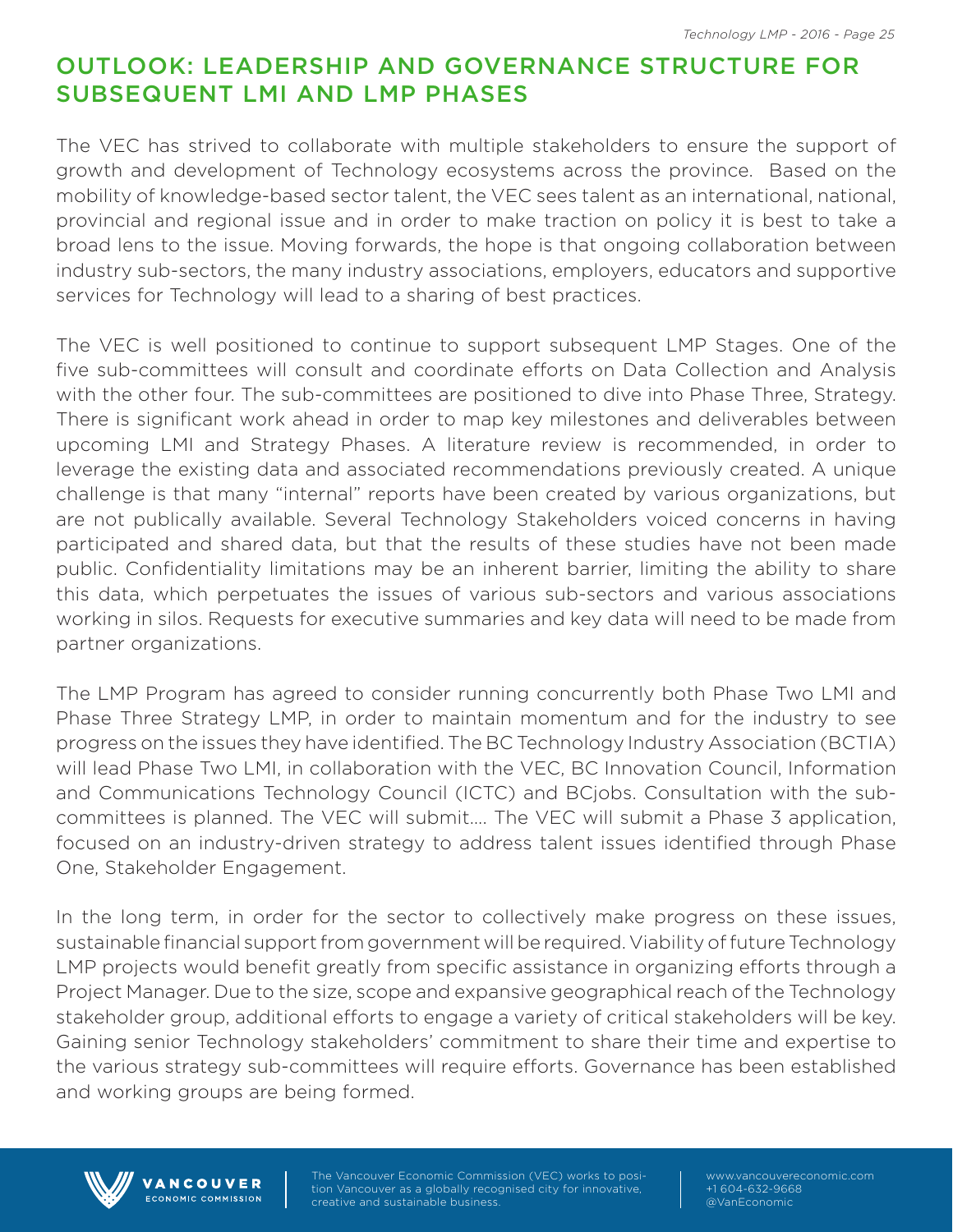# **6. CONCLUSION**

The opportunity for economic benefit from B.C.'s Technology Sector cannot be overstated. According to the KPMG Tech Report Card 2014, the sector is worth in excess of \$23 billion to the provincial economy. The Sector Labour Markets Partnership Program can be a mechanism for collective action, for the industry to influence the human resources strategy moving forward.

Various sub-sectors of Technology are ripe to become worldwide leaders. For example, the CleanTech industry in Canada is worth in excess of \$12 billion, with one-fifth of all companies located in Vancouver, it has quickly become known worldwide as a major CleanTech hub.<sup>12</sup> Vancouver is also one of the major centres of Digital Entertainment & Interactive in the world, with the largest cluster of the world's top VFX and Animation studios.<sup>13</sup> As one senior stakeholder put it: "We are disrupters; we can reverse course and solve this (talent issues)." An Executive Director of a Technology Association said, "I equate the tech talent issues to the industrial revolution." An opportunity exists to transform the landscape. It is not a question of just "the right amount of people" but the opportunity for innovation, growth and economic benefit for the province. With the volume and right kind of talent, the opportunity is limitless. One Senior Stakeholder said, "it's time to be bold; it's time to invest. Why wouldn't we double the number of graduates coming out of our schools?" Industry stakeholders truly believe that B.C. could be well positioned to be a key global destination for the Technology sector and innovation.

Moving forward in subsequent stages of this project, engaged Technology stakeholders will tackle the issues they have identified, particularly in the sector's ability to attract, recruit, retain and develop diverse talent; utilizing domestic workers and complementing the workforce with migration and immigration through marketing and branding initiatives.

13 http://www.analytica-advisors.com/sites/default/files/Stand%20alone%20ES.pdf

14 http://www.vancouvereconomic.com/focus/digital-entertainment-interactive/

VANCOUVER **ECONOMIC COMMISSION** 



tion Vancouver as a globally recognised city for innovative, creative and sustainable business.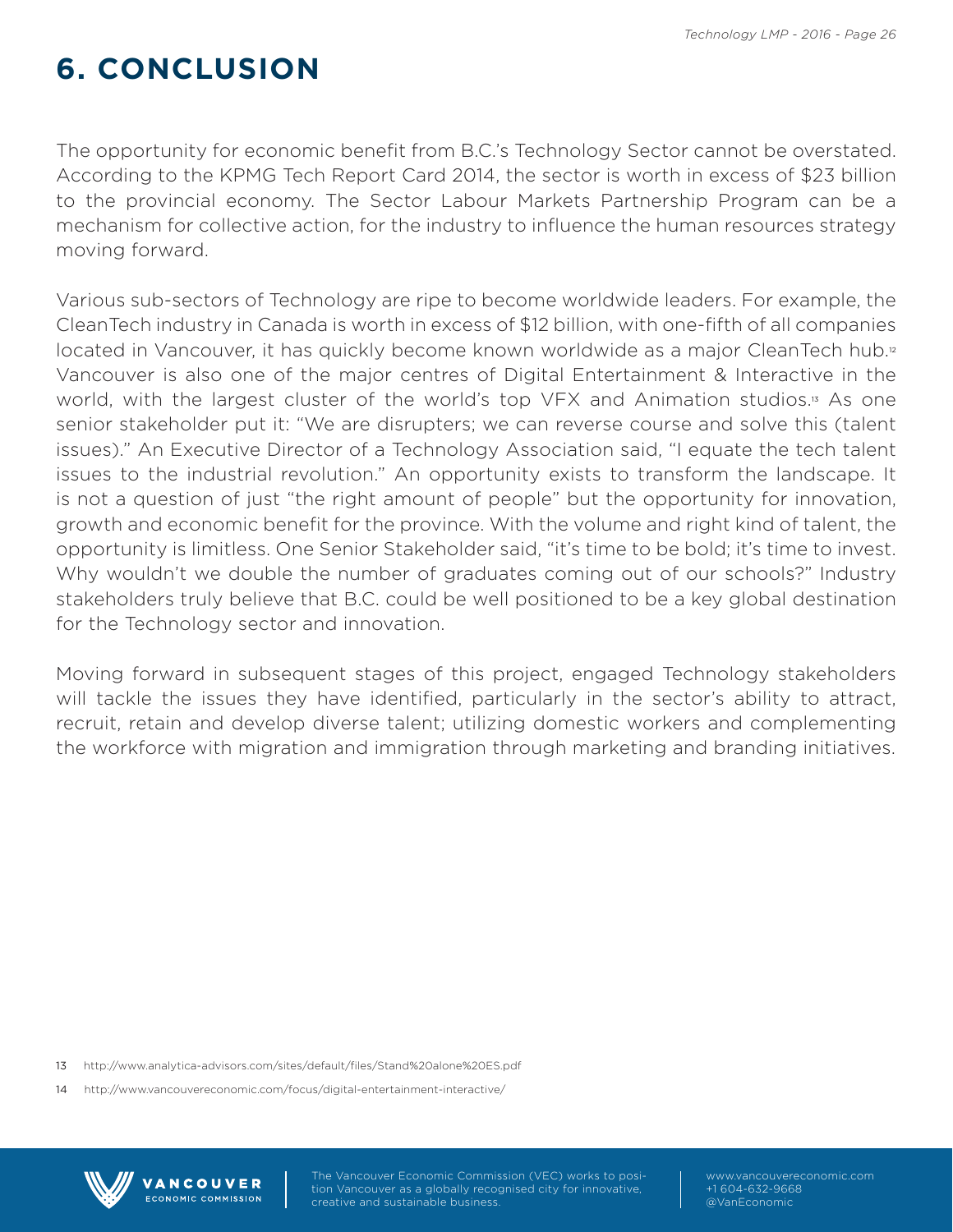# **7. APPENDIX**

- 1. Master Stakeholder Excel
- 2. Terms of Reference
- 3. Roundtable Stakeholders
- 4. Cites and Reference
- 5. Other Links of Interest



VANCOUVER ECONOMIC COMMISSION The Vancouver Economic Commission (VEC) works to position Vancouver as a globally recognised city for innovative, creative and sustainable business.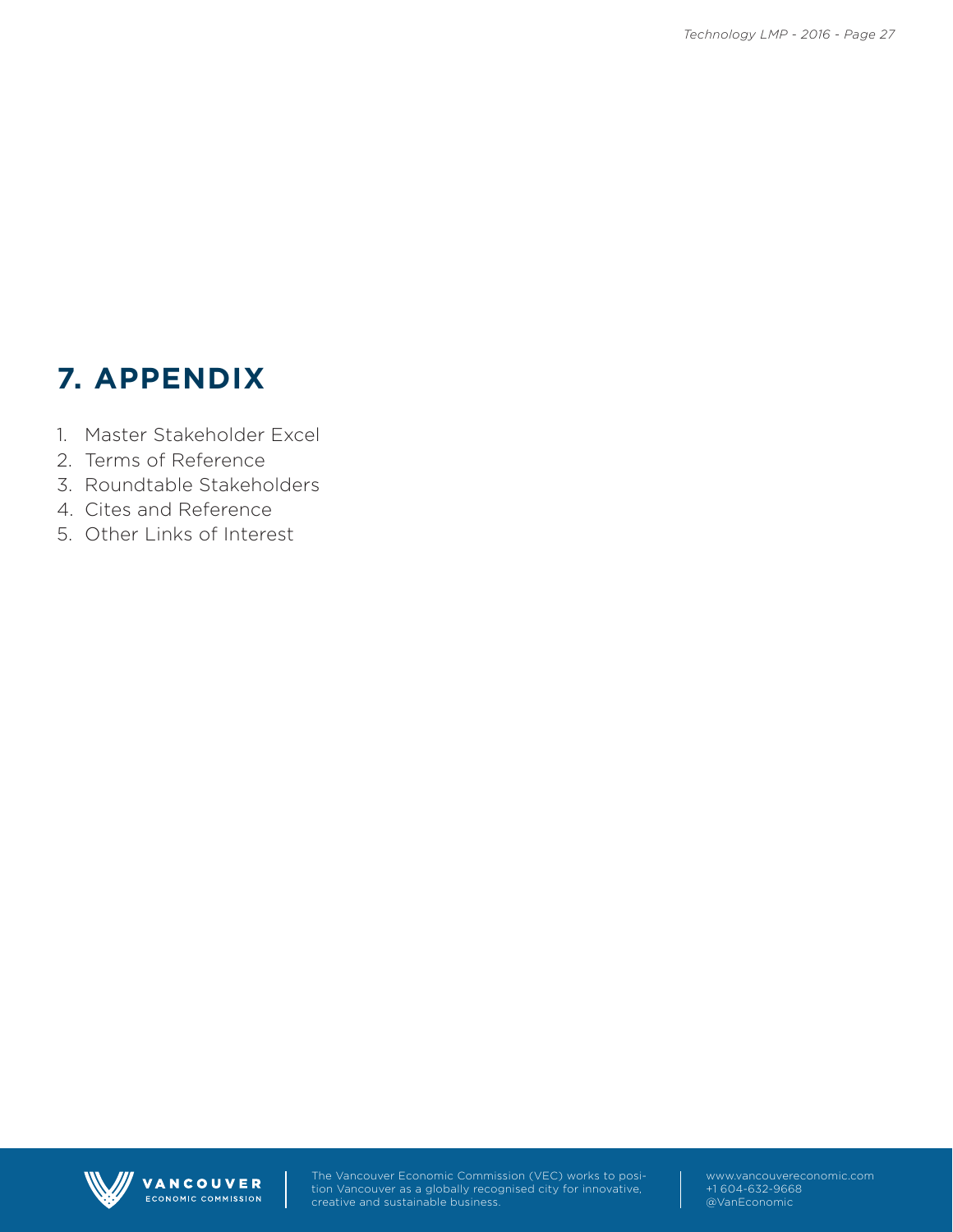# **APPENDIX #1: MASTER STAKEHOLDER EXCEL**

- 1.1 Vancouver
- 1.2 Okanagan
- 1.3 Nanaimo
- 1.4 Northern BC
- 1.5 Victoria
- 1.6 Education
- 1.7 Late Comers
- 1.8 Chairs
- 1.9 Stakeholders Committed to a Sub-Committee



VANCOUVER ECONOMIC COMMISSION The Vancouver Economic Commission (VEC) works to position Vancouver as a globally recognised city for innovative, creative and sustainable business.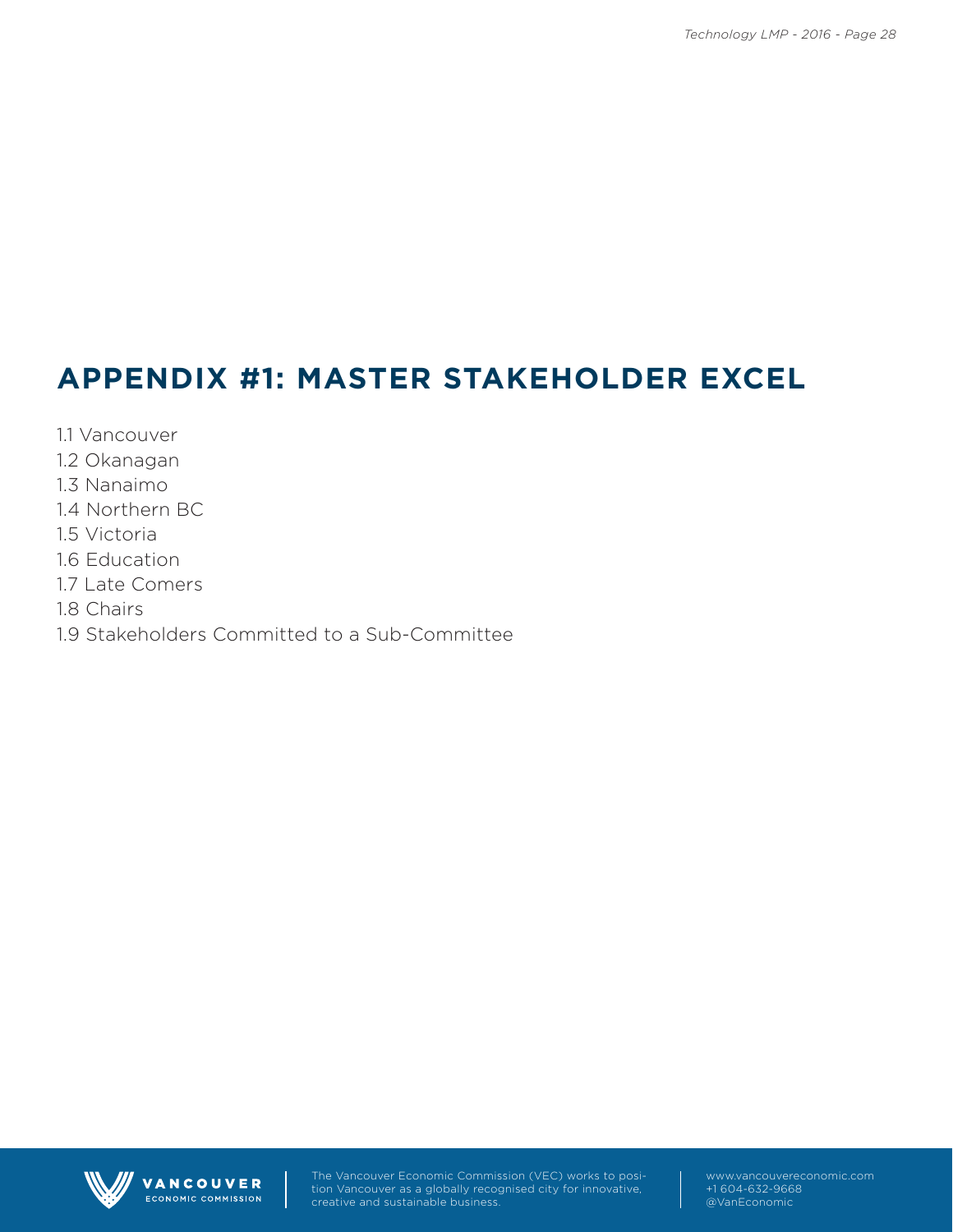# **APPENDIX #2. TERMS OF REFERENCE**

## TECHNOLOGY SECTOR LABOUR SUPPLY WORKING GROUP

# 1. MANDATE

The purpose of the Technology Sector Labour Supply Working Group (the "Working Group") is to develop an evidence-based understanding of the workforce challenges facing the Technology industry in British Columbia including the root causes of labour supply gaps, to develop strategies to address these challenges, to gain broad-based support for the strategies and to successfully implement solutions that meet the labour supply needs of the sector.

In carrying out its mandate, the Working Group will engage relevant public- and privatesector organizations to identify interdependencies, build consensus and coordinate implementation efforts.

# 2. BACKGROUND

The Technology industry is an important component of the British Columbia economy. In 2013 B.C.'s Technology companies combined to generate \$23.3 billion in revenue and the sector contributed \$13.9 billion to B.C.'s GDP. The sector also employs over 86,000 people with wages that are 60% higher than B.C.'s industrial average.<sup>1</sup>

The high earning potential of tech jobs leads to the creation of up to 5 more jobs per 1 tech job in the province.

The tech sector in B.C. is growing rapidly. In 2013 it saw  $4.7\%$  growth  $-$ considerably higher than the 3.2% growth in the overall provincial economy. And, new Technology companies are emerging all the time—700 in 2014 alone

The net effect of the tech sector's tremendous success and growth is a large and growing demand for skilled labour. The current labour supply in B.C. is not adequate to meet this demand. Without a focused strategy that maximizes B.C.'s available workforce and attracts skilled workers from around the world, the Technology sector in B.C. is at risk of losing investment and growth opportunities.

VANCOUVER ECONOMIC COMMISSION

<sup>2</sup> BC Stats, Profile of the British Columbia High Technology Sector, 2014 Edition (June 2015), pg. 4



tion Vancouver as a globally recognised city for innovative, creative and sustainable business.

<sup>1</sup> BC Stats, Profile of the British Columbia High Technology Sector, 2014 Edition (June 2015), pg. 4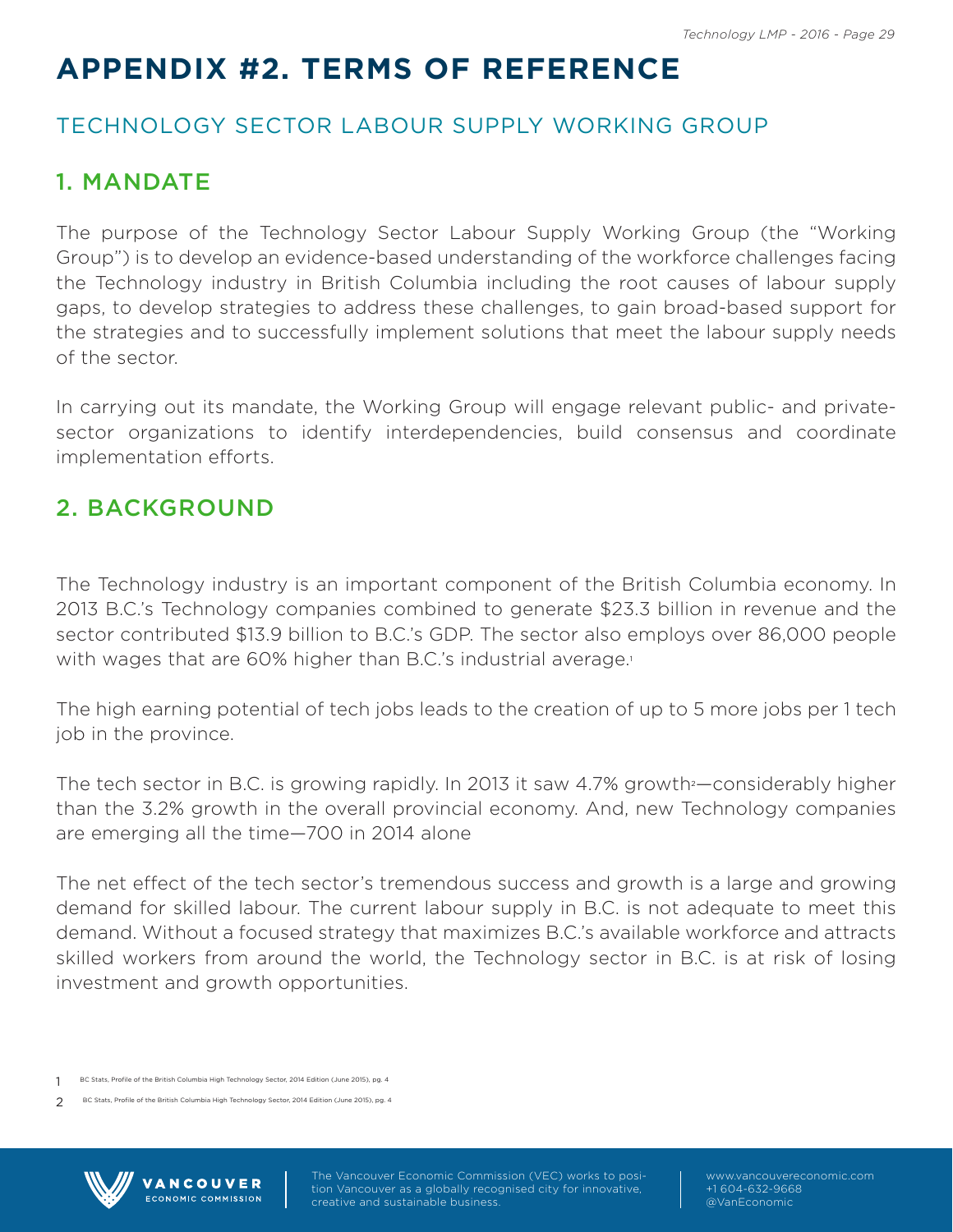## 3. SCOPE

The scope of the Working Group's activities is to address the issues leading to workforce supply gaps in the B.C. Technology sector. This includes data, analysis; branding; outreach; diversity; education (K-12 and post-secondary); training; attraction, recruitment, retention of human capital; and immigration.

# 4. COMPOSITION AND OPERATIONS

- **A.** The Working Group shall include, but not be limited to, employers, educators and representatives from the following organizations:
	- i) Vancouver Economic Commission
	- ii) BC Technology Industry Association (BCTIA)
	- iii) HR Tech Group
	- iv) Accelerate Okanagan
	- v) Viatec
	- vi) Innovation Island Technology Association
	- vii) BC Innovation Council
	- viii) BC Ministry of Advanced Education (AVED)
	- ix) BC Ministry of Jobs Tourism and Skills Training (JTST)
	- x) Creative BC
	- xi) Canadian Media Production Association (CMPA)
	- xii) Motion Picture Association (MPA)
	- xiii) Motion Picture Production Industry Association of British Columbia (MPPIA)
	- xiv) The Premier's Technology Council
- **B.** The Working Group is guided by a Steering Committee composed of the subcommittee chairs, members of the secretariat, and a senior executive from the BC Ministry of Jobs, Tourism and Skills Training. The Steering Committee provides strategic direction, integrates the work of the sub-committees and is responsible for the Working Group's final results and recommendations.
- **C.** Sub-committees are composed of representatives from Technology sector stakeholder organizations. The chair of each sub-committee is a representative of a Technology sector organization. Government representatives may serve on sub-committees in a non-directive capacity.



VANCOUVER **ECONOMIC COMMISSION**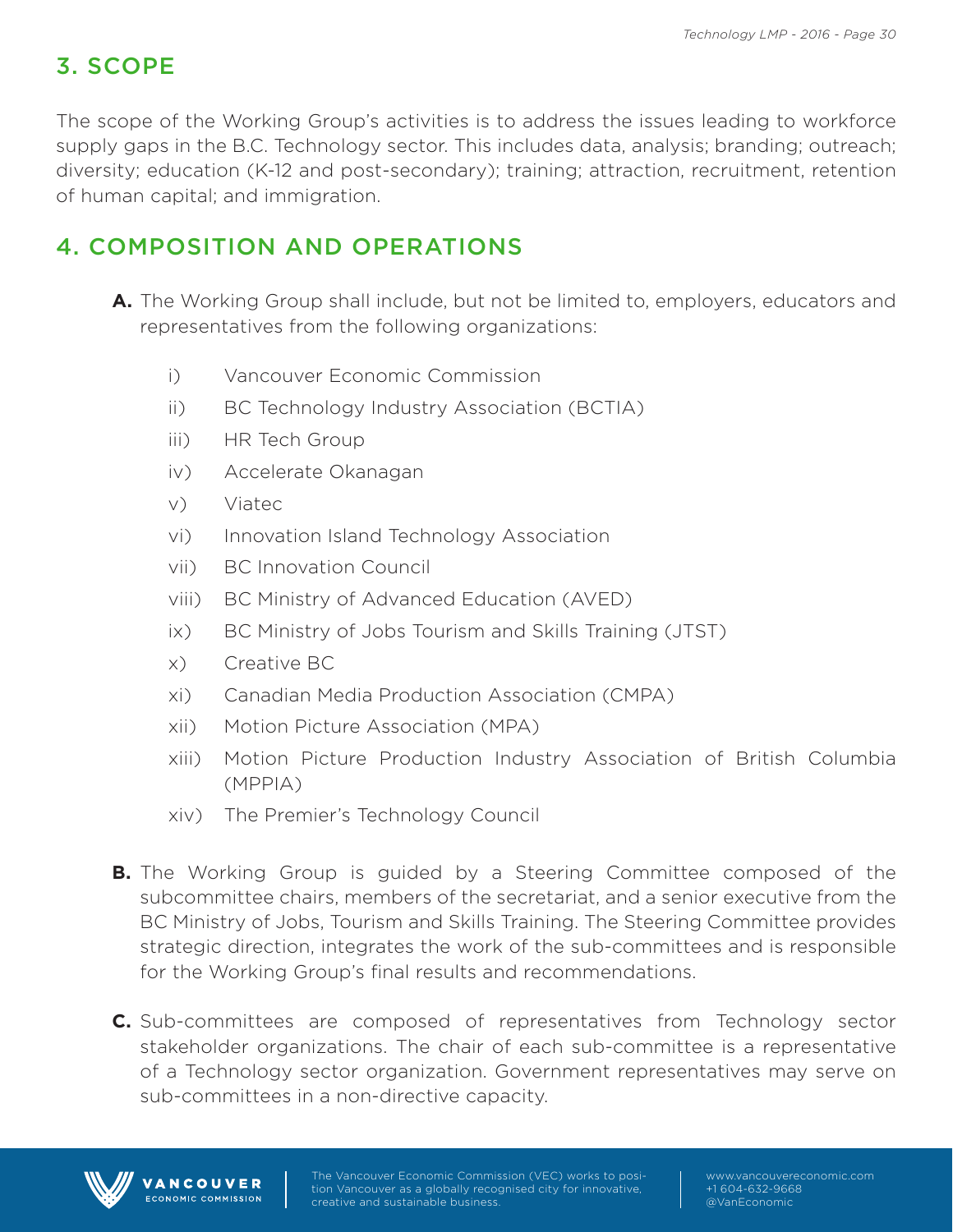# 5. DUTIES AND RESPONSIBILITIES

The Working Group will pursue the following outcomes:

- **A. Data and Analysis**—conduct a comprehensive review of current and projected workforce needs in the B.C. Technology industry; identify and detail workforce demand and supply gaps; where supported by data, identify root causes of workforce supply shortages; and quantify the opportunity costs associated with failing to meet the workforce needs of the sector.
- **B.** Taking into account existing government and industry labour supply initiatives, propose strategies to address workforce challenges related to:
	- i) Outreach—educate parents and students about the opportunities in the Technology sector; increase the number of British Columbians choosing to pursue training and education for Technology occupations; and, increase the number of females entering and staying in Technology occupations in B.C.
	- ii) Job Readiness—align public and private sector education and training to ensure that students have the skills and experience to make them both 'job ready' when they graduate, and able to develop and propel their careers while adapting to employers' needs; and improve access to programs that enable British Columbians to fill the need for skilled Technology workers in B.C.
	- iii) Recruitment and Retention—improve the sector's ability to secure toplevel workers; develop and use a consistent 'brand' for the BC Technology sector both domestically and abroad; encourage the repatriation of skilled Canadian workers currently working outside the country; and secure senior talent domestically and abroad.
	- iv) Immigration—improve access to skilled international workers in parallel with maximizing the use of domestic sources; expedite immigration processes for qualified applicants; and remove policy barriers to immigration pathways that fit the business needs of the sector.
- **C.** Develop a comprehensive implementation plan that encompasses strategies for maximizing the domestic workforce (B.C. and Canada), and supporting immigration for both new British Columbians (permanent residents) and temporary workers.
- **D.** Provide governance for the implementation of the recommended strategies.



VANCOUVER ECONOMIC COMMISSION tion Vancouver as a globally recognised city for innovative, creative and sustainable business.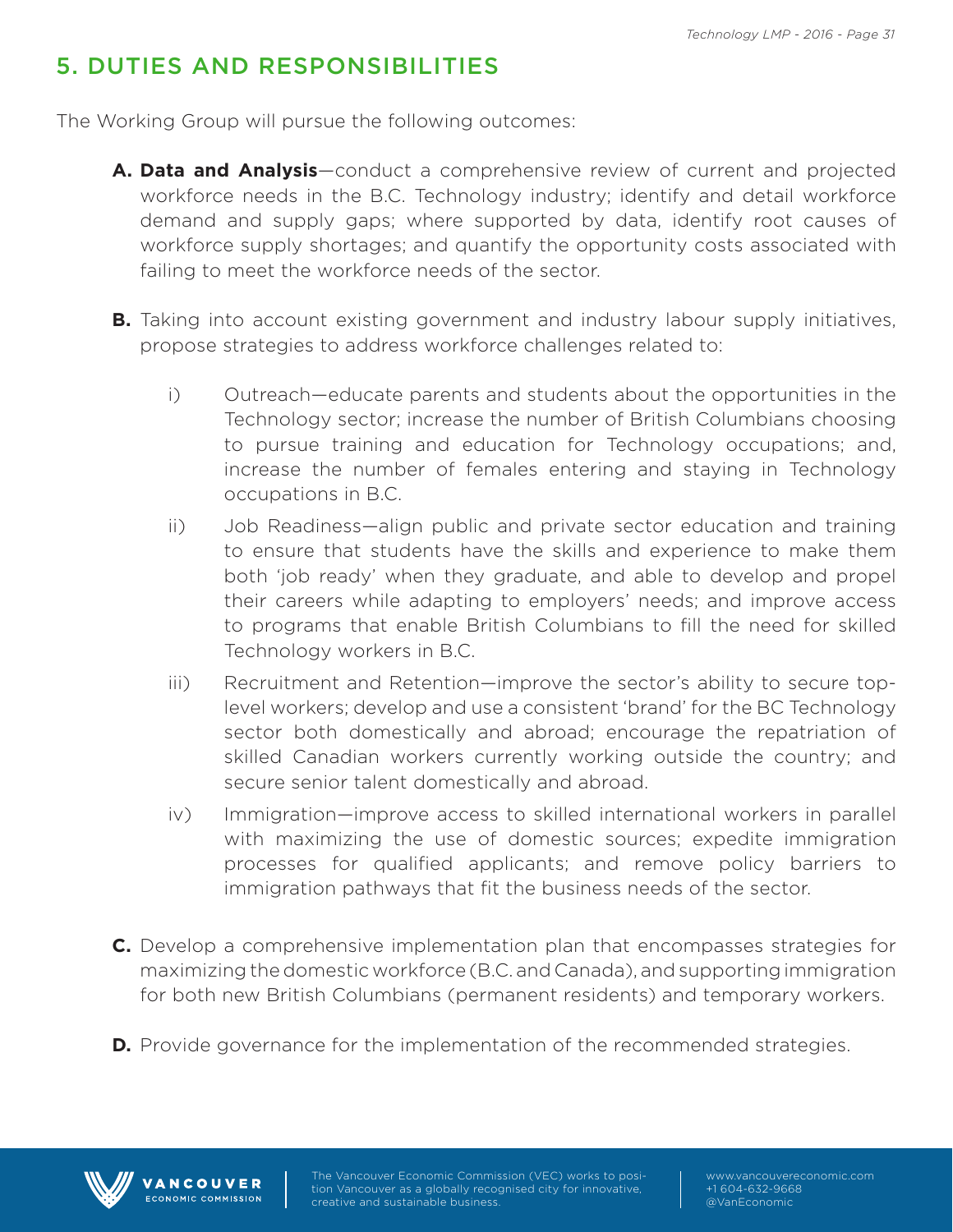## 6. STRUCTURE





VANCOUVER ECONOMIC COMMISSION The Vancouver Economic Commission (VEC) works to position Vancouver as a globally recognised city for innovative, creative and sustainable business.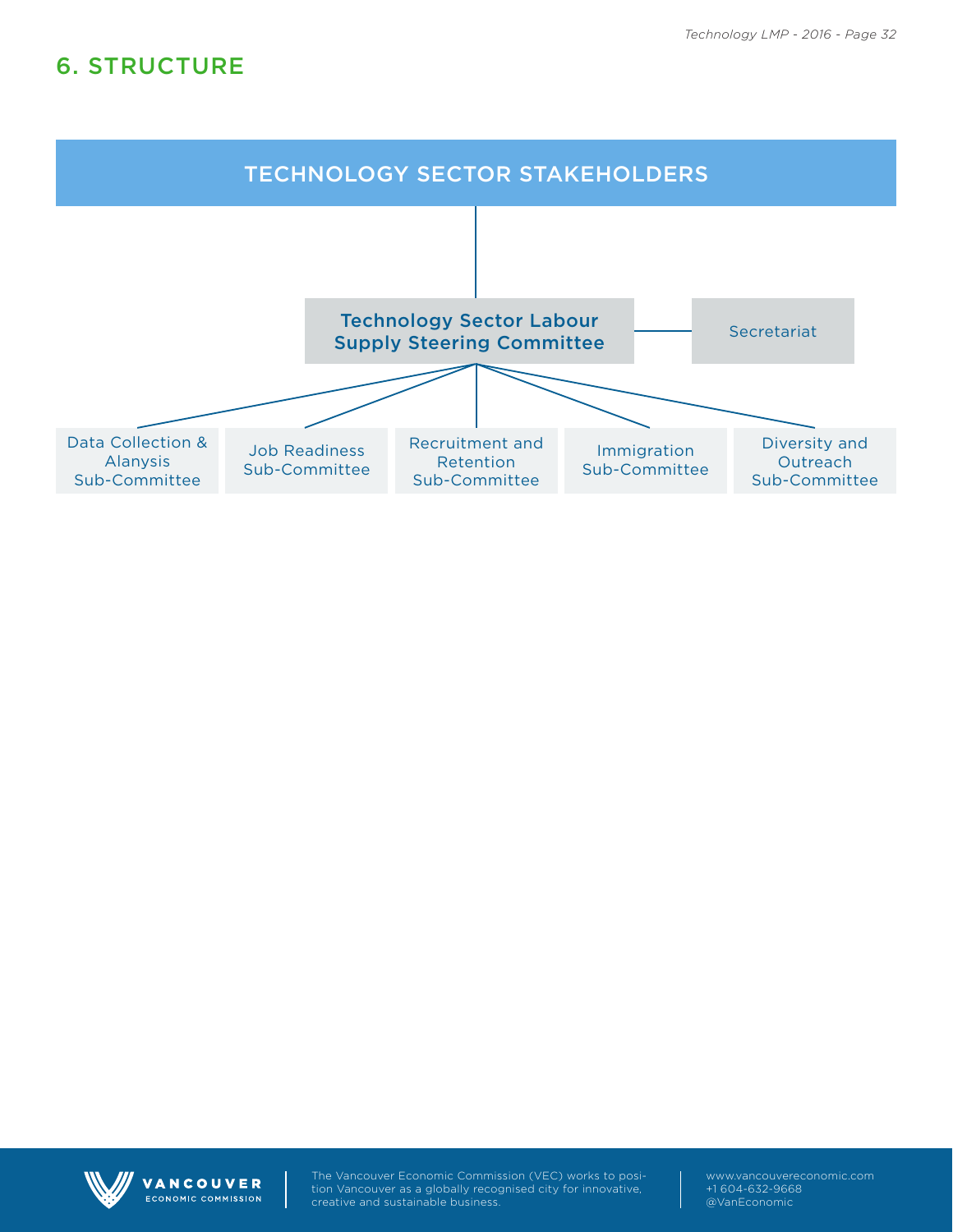# **APPENDIX #3. ROUNDTABLE STAKEHOLDERS**

#### Table 3.1 Vancouver Stakeholders - Roundtable Meeting - November 2<sup>nd</sup>, 2015

| <b>TITLE</b>                                                                    | <b>ORGANIZATION</b>                                  |
|---------------------------------------------------------------------------------|------------------------------------------------------|
| VP of HR                                                                        | D-wave                                               |
| Sr. Consultant                                                                  | VEC: Vancouver Economic Commission                   |
| Head of Film                                                                    | MPC & MPPIA                                          |
| Project Manager                                                                 | <b>JTST</b>                                          |
| Human Resources / Talent Development Manager                                    | BCTIA: BC Technology Industry Association            |
| ADM: Assistant Deputy Minister                                                  | <b>JTST</b>                                          |
| VP of HR                                                                        | VP of Sony Imageworks / Digital Domains              |
| Managing Director                                                               | BCIC: BC Innovation Council; BC Acceleration Network |
| Lead Analyst                                                                    | Premier's Technology Council                         |
| <b>Executive Director</b>                                                       | HR Tech Group                                        |
| <b>Executive Director</b>                                                       | DigiBC                                               |
| Managing Vice-President, Operations & Member Services                           | CMPA                                                 |
| President & CEO                                                                 | BCTIA: BC Technology Industry Association            |
| Director of Operation                                                           | Premier's Technology Council                         |
| Director                                                                        | VEC: Vancouver Economic Commission                   |
| Manager of Human Resources                                                      | Ballard                                              |
| Alternate to President & CEO provided                                           | Wavefront                                            |
| Manager, Digital Entertainment and Interactive                                  | VEC: Vancouver Economic Commission                   |
| Director of Immigration                                                         | Province of BC - Immigration                         |
| Director, Sector Programs                                                       | <b>JTST</b>                                          |
| Director of EA                                                                  | Electronic Arts Inc.                                 |
| Director, Talent Operations                                                     | Hootsuite Media Inc.                                 |
| Director, Workforce Mobility at Ministry of Jobs, Tourism and Skill<br>Training | <b>JTST</b>                                          |
| Director                                                                        | Ministry of Advanced Education                       |
| Attendees: 25                                                                   |                                                      |



VANCOUVER ECONOMIC COMMISSION The Vancouver Economic Commission (VEC) works to position Vancouver as a globally recognised city for innovative, creative and sustainable business.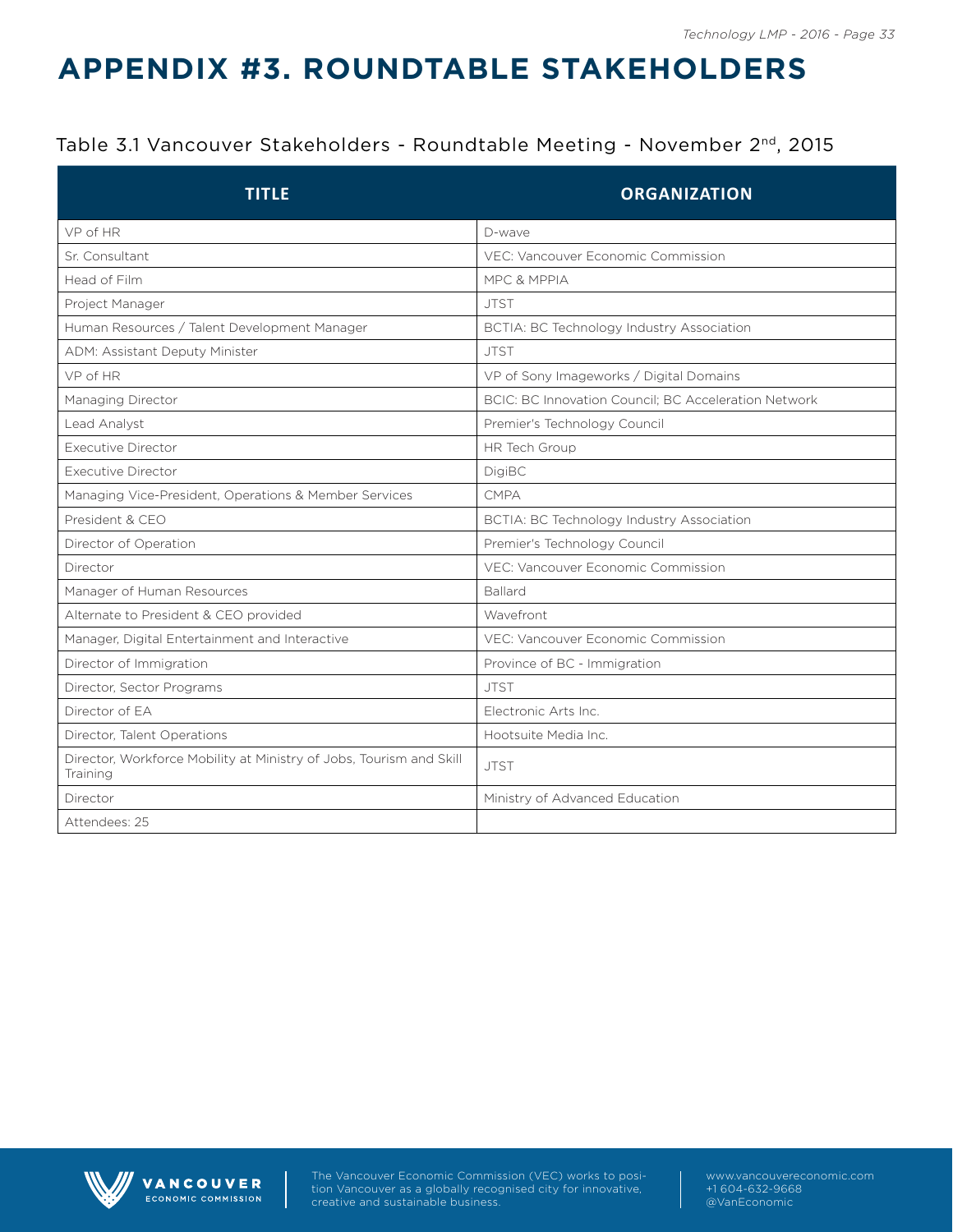#### Table 3.2 Okanagan Stakeholders - Roundtable Meeting - November 6th, 2015

| TITLF                                                                                                                          | <b>ORGANIZATION</b>                                                            |
|--------------------------------------------------------------------------------------------------------------------------------|--------------------------------------------------------------------------------|
| CEO                                                                                                                            | Accelerate Okanagan                                                            |
| Associate Director, University Industry Liaison Office (UILO), STAR<br>Business Development, and entrepreneurship@UBC Okanagan | UBC Kelowna                                                                    |
| Manager                                                                                                                        | COEDC: (Regional District) Central Okanagan Economic<br>Development Commission |
| Executive Director, Regional Innovation Initiatives                                                                            | BC Ministry of Technology, Innovation & Citizens' Services - UBCO<br>- MITACS  |
| COO                                                                                                                            | Community Sift                                                                 |
| Community Development                                                                                                          | Accelerate Okanagan                                                            |
| Director of Business Development                                                                                               | BC Ministry of Technology, Innovation & Citizens' Services                     |
| Co-Founder                                                                                                                     | Bananatag                                                                      |
| Workforce Development Officer                                                                                                  | COEDC: Central Okanagan Economic Development Commission                        |
| General Manager                                                                                                                | Community Futures North Okanagan                                               |
| Studio Manager                                                                                                                 | Bardel Entertainment Inc. - Kelowna                                            |
| Director, Studio Operations                                                                                                    | Disney - Club Penguin                                                          |
| Co-Founder & Principal                                                                                                         | Adaptive Ventures Inc.                                                         |
| Co-Ordinator: Student, Graduate and Co-op Employment                                                                           | Okanagan College                                                               |



VANCOUVER ECONOMIC COMMISSION The Vancouver Economic Commission (VEC) works to position Vancouver as a globally recognised city for innovative, creative and sustainable business.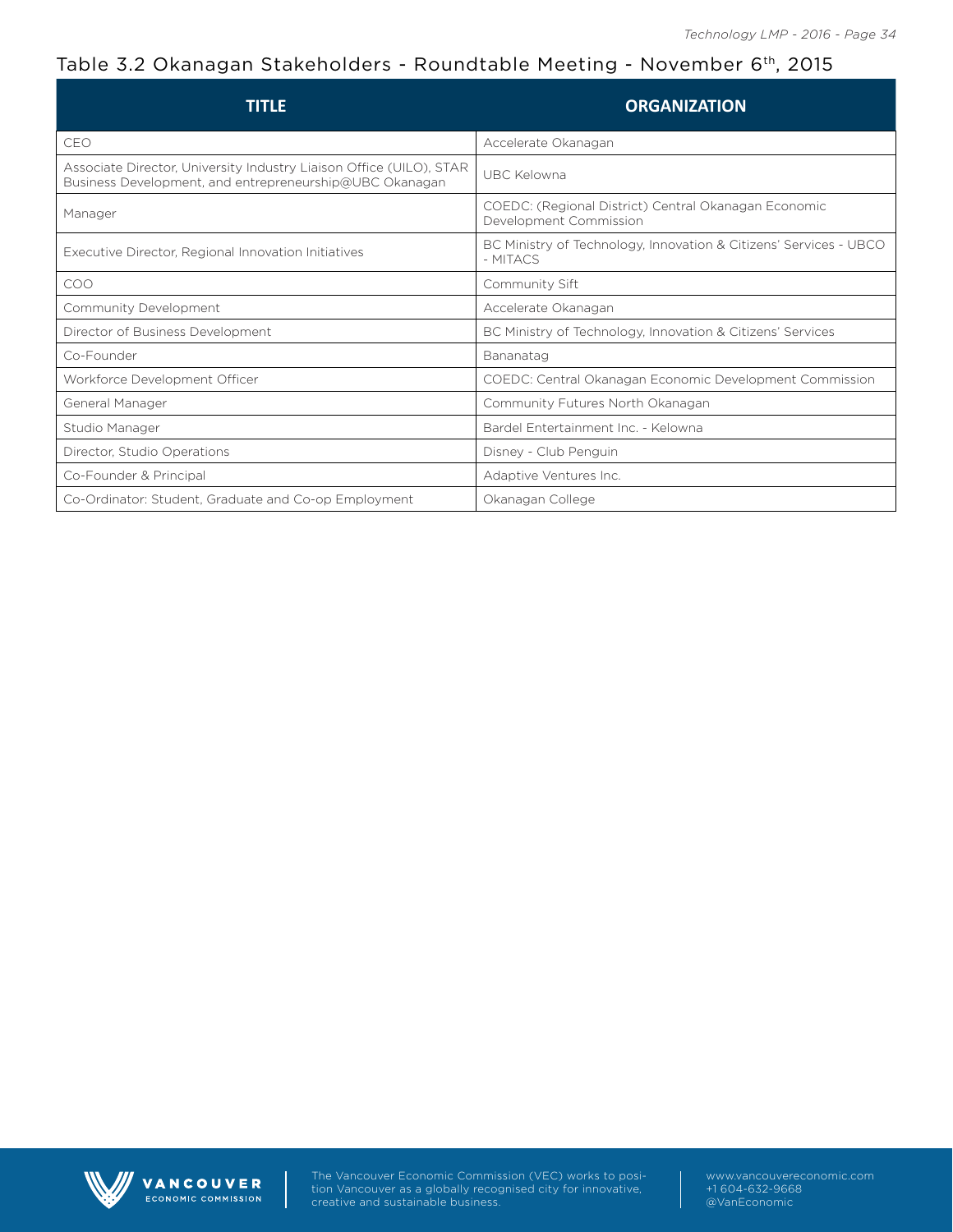#### Table 3.3 Vancouver Stakeholders - Roundtable Meeting - November 30th, 2015

| <b>TITLE</b>                                                                 | <b>ORGANIZATION</b>                                                            |
|------------------------------------------------------------------------------|--------------------------------------------------------------------------------|
| VP of HR                                                                     | D-wave                                                                         |
| Director                                                                     | Ministry of Advanced Education                                                 |
| Career and Skills Education Coordinator                                      | Ministry of Education - Learning Division                                      |
| Sector Development Manager, Technology                                       | VEC: Vancouver Economic Commission                                             |
| Director of Business and Entrepreneurial Development                         | City of Kelowna                                                                |
| Executive Director                                                           | <b>Island Innovation Technology Association</b>                                |
| Sr. Consultant                                                               | VEC: Vancouver Economic Commission                                             |
| CEO                                                                          | Creative BC                                                                    |
| CEO                                                                          | Accelerate Okanagan                                                            |
| Head of Film                                                                 | MPC & MPPIA                                                                    |
| Associate Director, University Industry Liaison Office (UILO)                | <b>JBC Kelowna</b>                                                             |
| Project Manager                                                              | JTST                                                                           |
| Manager                                                                      | COEDC: (Regional District) Central Okanagan Economic<br>Development Commission |
| НR.                                                                          | Zoic                                                                           |
| Digital Marketing Strategist                                                 | Live Work Communications                                                       |
| Human Resources / Talent Development Manager                                 | BCTIA: BC Technology Industry Association                                      |
| Executive Director, Regional Innovation Initiatives                          | BC Ministry of Technology, Innovation & Citizens'<br>Services - UBCO - MITACS  |
| Human Resources                                                              | Bardel Entertainment Inc.                                                      |
| CFO                                                                          | Wavefront                                                                      |
| Managing Partner                                                             | Red Academy                                                                    |
| ADM: Assistant Deputy Minister                                               | JTST                                                                           |
| VP of HR                                                                     | VP of Sony Imageworks / Digital Domains                                        |
| Partner                                                                      | EY / Egan                                                                      |
| Manager, Communications & External Affiars                                   | Life Sciences BC                                                               |
| ICOO                                                                         | Community Sift                                                                 |
| Managing Director                                                            | BCIC: BC Innovation Council; BC Acceleration Network                           |
| Lead Analyst                                                                 | Premier's Technology Council                                                   |
| Community Development                                                        | Accelerate Okanagan                                                            |
| Executive Director                                                           | <b>HR Tech Group</b>                                                           |
| Executive Director                                                           | DigiBC                                                                         |
| <b>HR Business Partner</b>                                                   | Workday (Vancouver Island)                                                     |
| Managing Vice-President, Operations & Member Services                        | <b>CMPA</b>                                                                    |
| President & CEO                                                              | BCTIA: BC Technology Industry Association                                      |
| Director of Business Development                                             | BC Ministry of Technology, Innovation & Citizens'<br>Services                  |
| Co-Founder                                                                   | Bananatag                                                                      |
| Director, Workforce Mobility at Ministry of Jobs, Tourism and Skill Training | JTST                                                                           |
| <b>COO</b>                                                                   | Jnbounce                                                                       |
| Director of Industry Relations                                               | CDM: Centre for Digital Media                                                  |
| Manager, External Liason Development                                         | VFS: Vancouver Film School                                                     |
| Attendees: 39                                                                |                                                                                |



VANCOUVER ECONOMIC COMMISSION The Vancouver Economic Commission (VEC) works to position Vancouver as a globally recognised city for innovative, creative and sustainable business.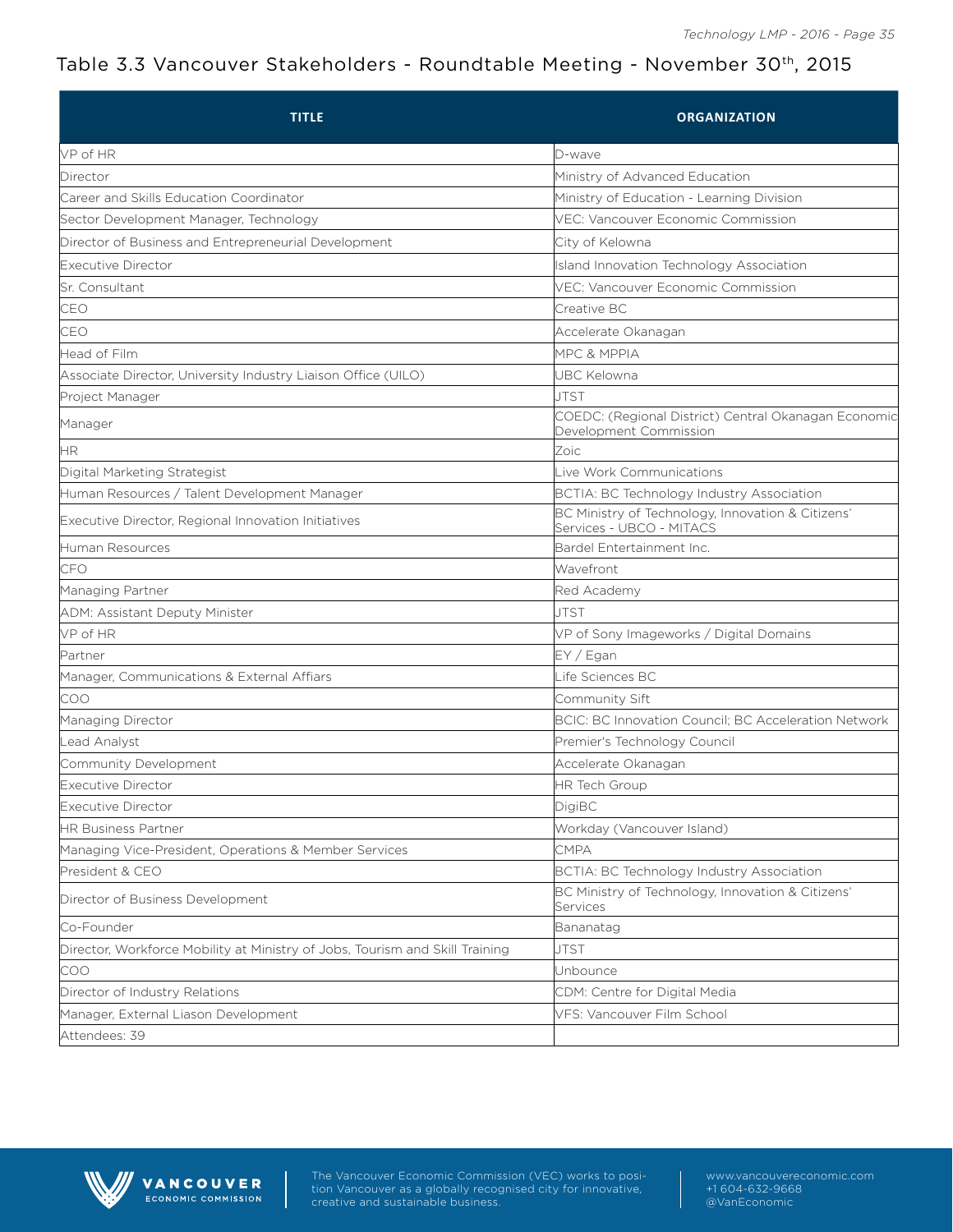#### Table 3.4 Victoria Stakeholders - Roundtable Meeting - December 9th, 2015

| <b>TITLE</b>                            | <b>ORGANIZATION</b>                   |
|-----------------------------------------|---------------------------------------|
| Career and Skills Education Coordinator | Ministry of Advanced Education        |
| Engagement Associate                    | Engaged HR Inc.                       |
| Chief Executive Officer                 | <b>BC Career Colleges Association</b> |
| Owner                                   | The Visual Scribe                     |
|                                         | Royal Roads University                |
| <b>COO</b>                              | Codename Entertainment                |

#### Table 3.5 Nanaimo Stakeholders - Roundtable Meeting - December 10th, 2015

| <b>TITLE</b>                                | <b>ORGANIZATION</b>                                |
|---------------------------------------------|----------------------------------------------------|
| Executive Director                          | Innovation Island Technology Association           |
| Manager of Energy & Sustainability          | Regional District of Nanaimo: Development Services |
| Exec in Residence                           | Innovation Island Technology Association           |
| $K-12$                                      | Ministry of Education                              |
| MeTA Digital Humanitiese & Innovations Labs | Vancouver Island University                        |
| CEO                                         | Pixelstream Communications Inc.                    |



VANCOUVER ECONOMIC COMMISSION The Vancouver Economic Commission (VEC) works to position Vancouver as a globally recognised city for innovative, creative and sustainable business.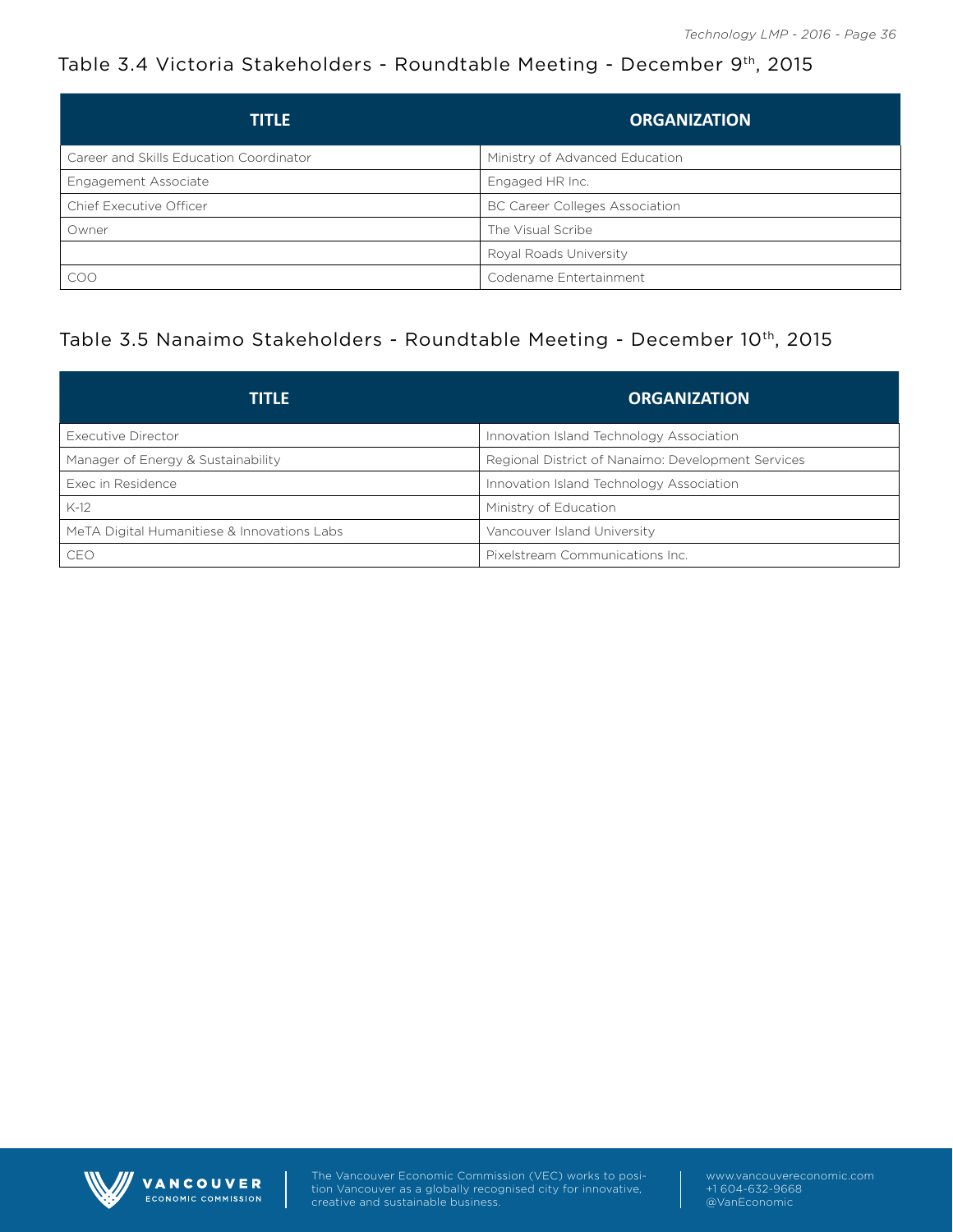#### Table 3.6 Examples of Relevant Stakeholders

For the full list of engaged stakeholders, please refer to the Master Excel Spreadsheet.

| <b>TYPES OF STAKEHOLDERS</b>                  | <b>EXAMPLES OF STAKEHOLDERS</b>                                                                                                                                                                                                                                                                                             |
|-----------------------------------------------|-----------------------------------------------------------------------------------------------------------------------------------------------------------------------------------------------------------------------------------------------------------------------------------------------------------------------------|
| Digital Entertainment & Interactive (DE&I)    | MPC: Motion Picture Capture (Vancouver)<br>Disney Club Penguin (Kelowna),<br>Bardel Entertainment Inc. (Kelowna & Vancouver)<br>Sony Imageworks (Vancouver)                                                                                                                                                                 |
| Information & Communications Technology (ICT) | Microsoft<br>2 Hat Security<br>Unbounce,<br>Bananatag                                                                                                                                                                                                                                                                       |
| Technology                                    | D-wave                                                                                                                                                                                                                                                                                                                      |
| CleanTech                                     | Ballard<br>Axine Water                                                                                                                                                                                                                                                                                                      |
| Life Sciences                                 | Darcy O'Grady<br><b>BC</b> LifeSciences                                                                                                                                                                                                                                                                                     |
| <b>Industry Associations</b>                  | BCTIA: British Columbia Technology Industry Association<br>HR Tech Group<br>Accelerate Okanagan<br>Central Okanagan Economic Commission<br>Community Futures Central Okanagan<br>Viatec<br>Island Innovation Technology Assocation<br><b>BC Life Sciences</b><br>Premier's Technology Council<br>Wavefront<br><b>DigiBC</b> |
| Government                                    | BC Ministry of Technology<br>Innovation & Citizens' Services - UBCO - MITACS                                                                                                                                                                                                                                                |
| Education                                     | Okanagan College<br>UBC (Vancouver + Okanagan campuses)<br><b>UBCO - MITACS</b><br><b>OUBC</b><br>Vancouver Island University                                                                                                                                                                                               |



The Vancouver Economic Commission (VEC) works to posi-VANCOUVER tion Vancouver as a globally recognised city for innovative, ECONOMIC COMMISSION creative and sustainable business.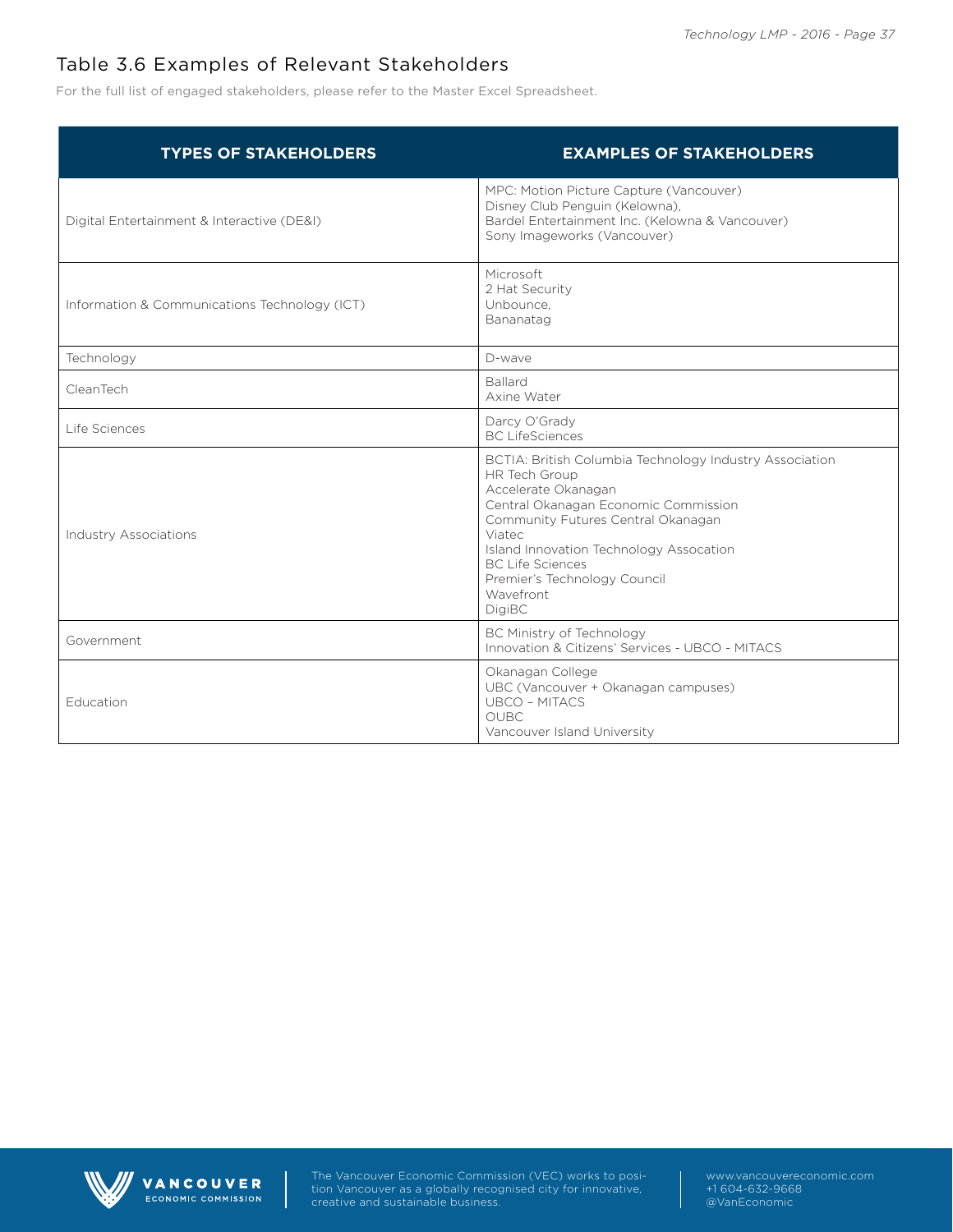# **APPENDIX #4: CITATIONS AND REFERENCE**

KPMG British Columbia Technology Report Card 2014: http://www.vancouvereconomic.com/wp-content/uploads/2015/06/KPMG-Tech-Report-Card-20141.pdf

http://www.launchacademy.ca/blog/2015/11/24/launch-academy-companies-raise-over-57m-in-fundingover-last-three-years

http://www.bctia.org/Resources/eLibrary/TechTalentBC/TechTalentBC-Labour-Study-2012

http://www.ictc-ctic.ca/wp-content/uploads/2012/06/ICTC\_IEP\_SA\_BC\_EN\_03-12.pdf

http://www.bctia.org/Resources/Library/BCTIA-Publications/Industry-Reports/4-Point-Plan

https://news.gov.bc.ca/releases/2015EDUC0079-002027/

# **APPENDIX #5: OTHER LINKS OF INTEREST**

#### Job Readiness:

http://www.stemedcoalition.org

http://www.stemedcoalition.org/wp-content/uploads/2010/05/Fact-Sheet-STEM-Education-Good-Jobsand-American-Competitiveness-September-2014.pdf

http://www.cfr.org/united-states/us-education-reform-national-security/p27618

http://www.whitehouse.gov/blog/2012/12/18/one-decade-one-million-more-stem-graduates

http://changetheequation.org/stemdemand

http://www.nga.org/cms/home/nga-center-for-best-practices/center-publications/page-edu-publications/ col2-content/main-content-list/building- a-science-Technology-en-1.html

http://www9.georgetown.edu/grad/gppi/hpi/cew/pdfs/STEMWEBINAR.pdf

http://www.esa.doc.gov/sites/default/files/reports/documents/stemfinaljuly14.pdf

https://hourofcode.com/ca

**ANCOUVER** CONOMIC COMMISSION



tion Vancouver as a globally recognised city for innovative, creative and sustainable business.